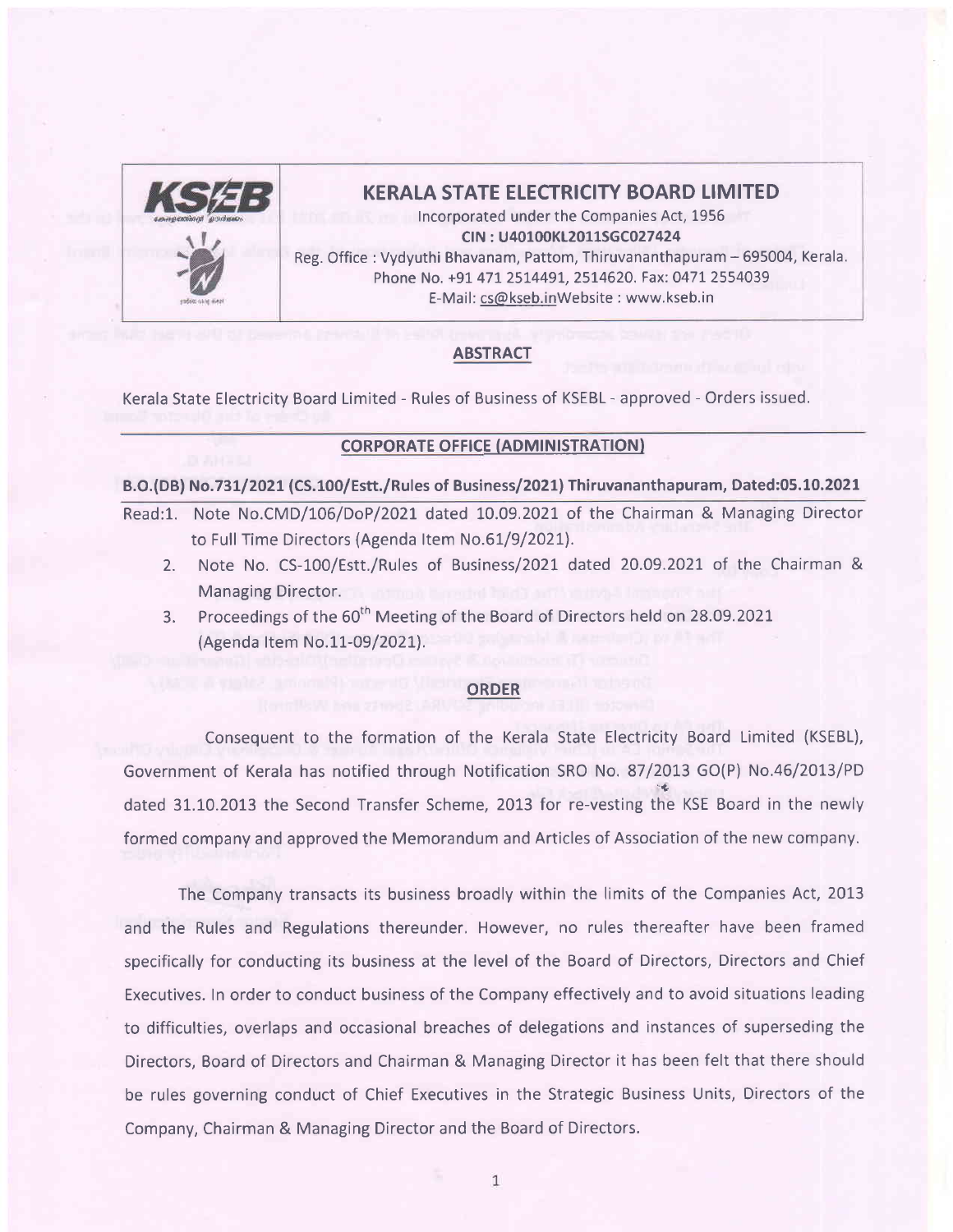The Board of Directors in its 60<sup>th</sup> meeting held on 28.09.2021 has accorded approval to the "Rules of Business (Allocation, Transaction and Delegation) of the Kerala State Electricity Board Limited".

Orders are issued accordingly. Approved Rules of Business annexed to this order shall come into force with immediate effect.

> By Order of the Director Board sd/- LEKHA G. COMPANY SECRETARY (I/c)

To

The Secretary Administration

Copy to:

The Financial Adviser/The Chief Internal Auditor /Company Secretary The Deputy Secretary (Administration) The TA to [Chairman & Managing Director/Director (Distribution & lT)/ Director (Transmission & System Operation)/Director (Generation-Civil)/ Director (Generation-Electrical)/ Director (Planning, Safety & SCM) / Director (REES including SOURA, Sports and Welfare)l The PA to Director (Finance) The Senior CA to [Chief Vigilance Officer/Legal Adviser & Disciplinary Enquiry Officer/ Secretary (Administration)] Library/Website/Stock File.

Forwarded/By order

Senior Superintendent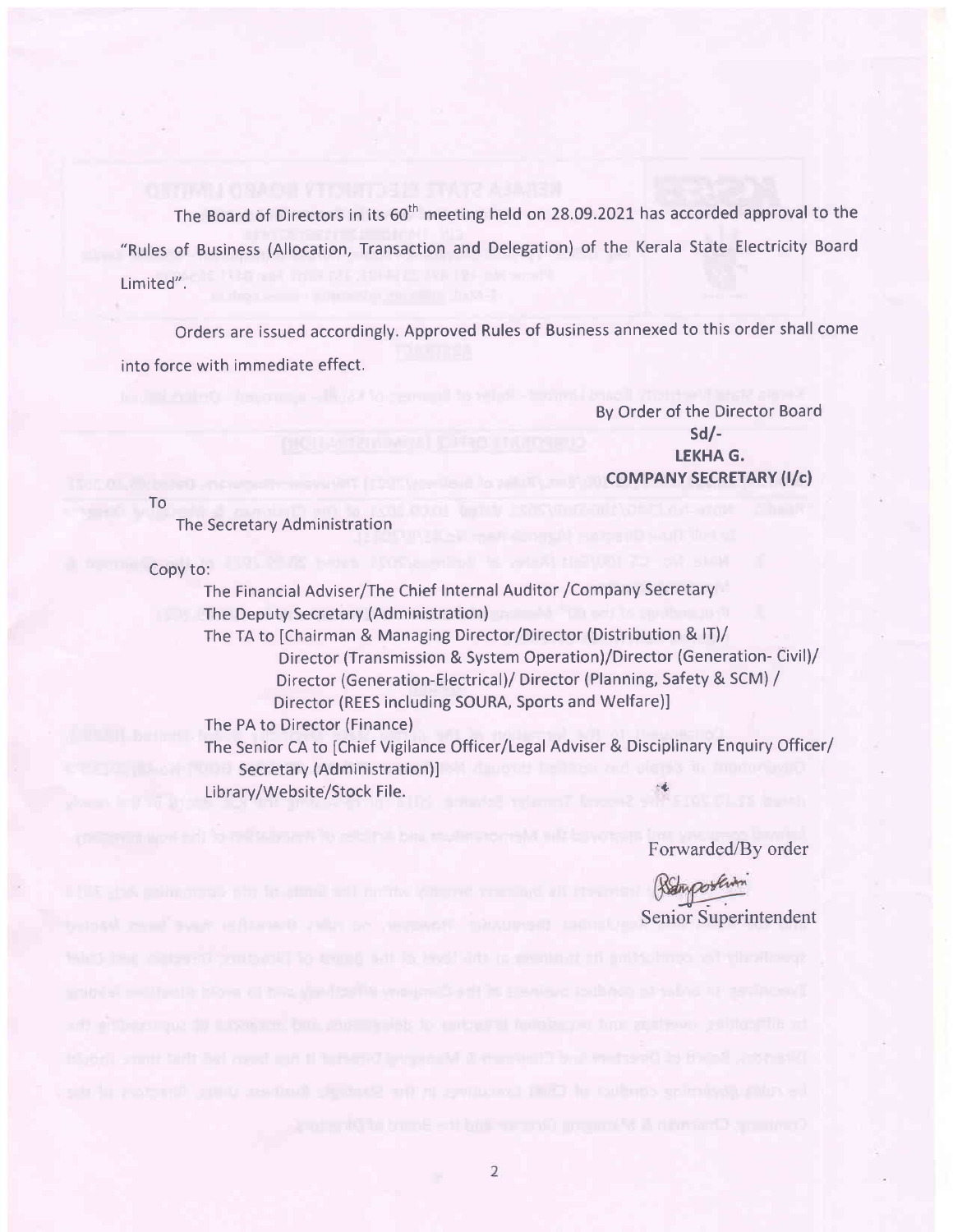# **Annexure to B.O.(DB) No.731/2021 (CS.100/Estt./Rules of Business/2021) Thiruvananthapuram, Dated 05.10.2021**

# **Rules for allocation and transaction of the business of the Kerala State Electricity Board Limited (hereafter the Company) in its Corporate Office and Divisions/Departments/Branches or attached offices so notified by the Board of Directors of the KSEBL.**

 Whereas the Kerala State Electricity Board Limited (KSEBL) has been incorporated as a Company under the Indian Companies Act 1956 (as replaced by the Companies Act, 2013) and is empowered to undertake and notify the rules to allocate and transact its business under entry No.27 of its Memorandum of Association and as further provided for in its Article No.42 (19) of Articles of Association, the competent authority hereby makes the following rules.

- 1. These rules may be called the "Rules of Business (Allocation, Transaction and Delegation) of the Kerala State Electricity Board Limited."
- 2. In these Rules unless the context otherwise requires:
	- (a) The interpretations shall be as per the Article 1 of the Articles of Association.
	- (b) "Schedule" means the Schedules appended to these Rules.
- 3. These rules shall have an over-riding effect and shall apply in supersession of any other provision such as an order of the Board of Directors of the Company or a subordinate authority of the Company in so far as those conflicts with these rules.
- 4. If any rule herein is found to be in conflict with the Articles of Association of the Company, the same shall be interpreted with the aid of the General Clauses Act 1897 and shall be held void to the extent that the rule contradicts the provision in the Articles of Association or other applicable general or company law in force at that point of time and shall be amended accordingly.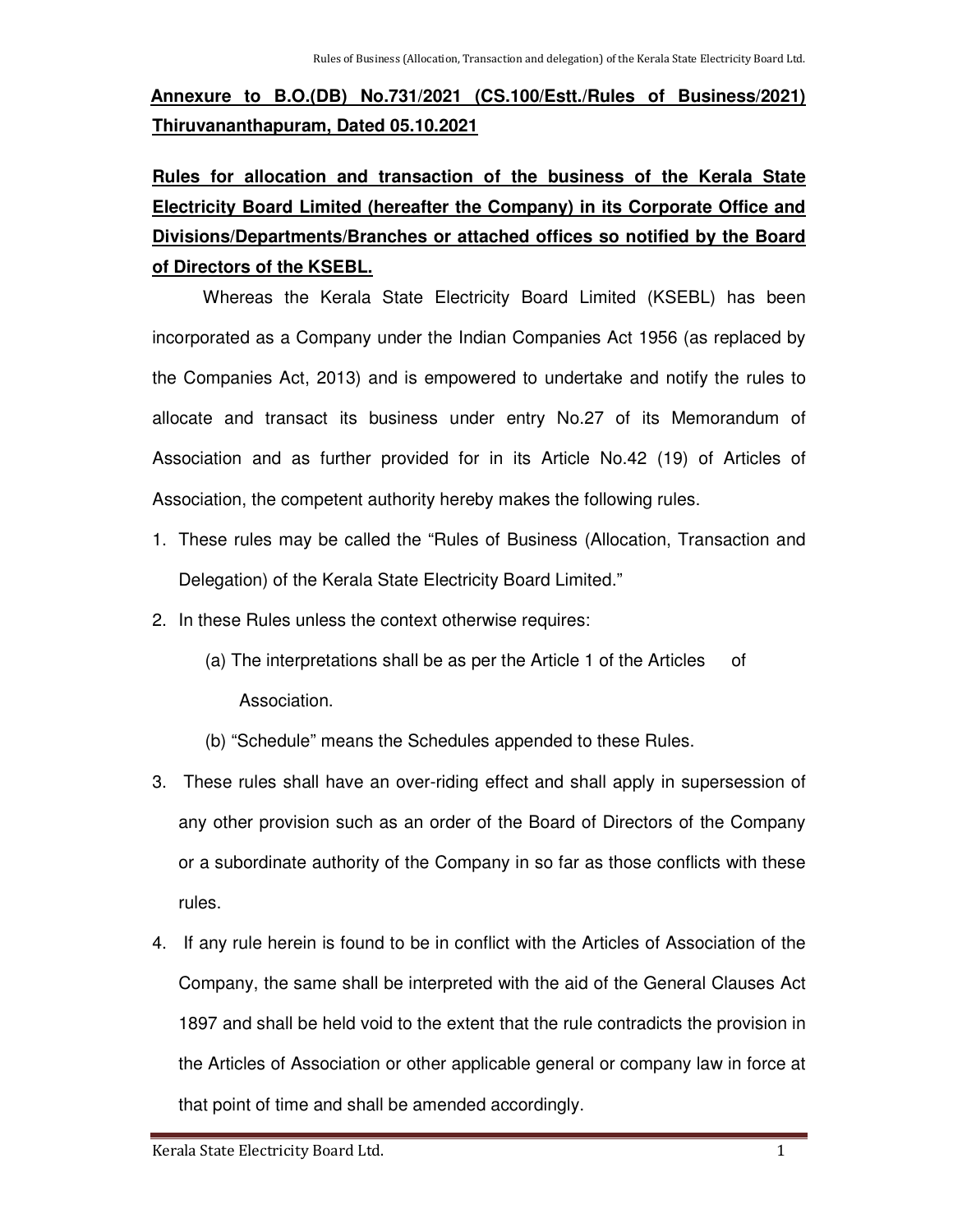- 5. The business of the Company shall be transacted in the verticals titled as Strategic Business Unit (SBUs), Departments, Regional Offices, Circles, Divisions, Sub Divisions and Sections as specified in the First Schedule.
- 6. The Chairman and Managing Director shall allot the business of the Company amongst the Directors by assigning one or more SBUs or departments to the charge of a Director, provided that more than one SBU or Department may be assigned to one Director. A part of a division can also be allocated as above, under information to the Board of Directors.
- 7. Each SBU or Department of the Company shall be headed by a Director of the Company to whom all subordinate officers and staff shall report. The Director shall be assisted by a senior Officer of such rank prescribed by the Board of Directors who shall be the official head of that Department responsible to the Director and Chairman & Managing Director.
- 8. The Board of Directors shall be collectively responsible for all the Board orders issued under the authentication of the Chairman and Managing Director and any individual Director or Head of Department so authorized to authenticate Board orders as prescribed in Second Schedule.
- 9. Subject to the orders of the Chairman and Managing Director, all cases referred in the Third Schedule shall be invariably brought before the Board of Directors of the Company provided that no case involving a consultation with the Finance or Law Departments, shall be brought before the Board of Directors unless the Director (Finance)/Legal Adviser and Disciplinary Enquiry Officer (LA & DEO) as the case may be has been given an opportunity to consider it.
- 10. The Director in charge of an SBU or Department shall be primarily responsible to the Chairman & Managing Director and to the Board of Directors for the disposal of the business appertaining to that Department.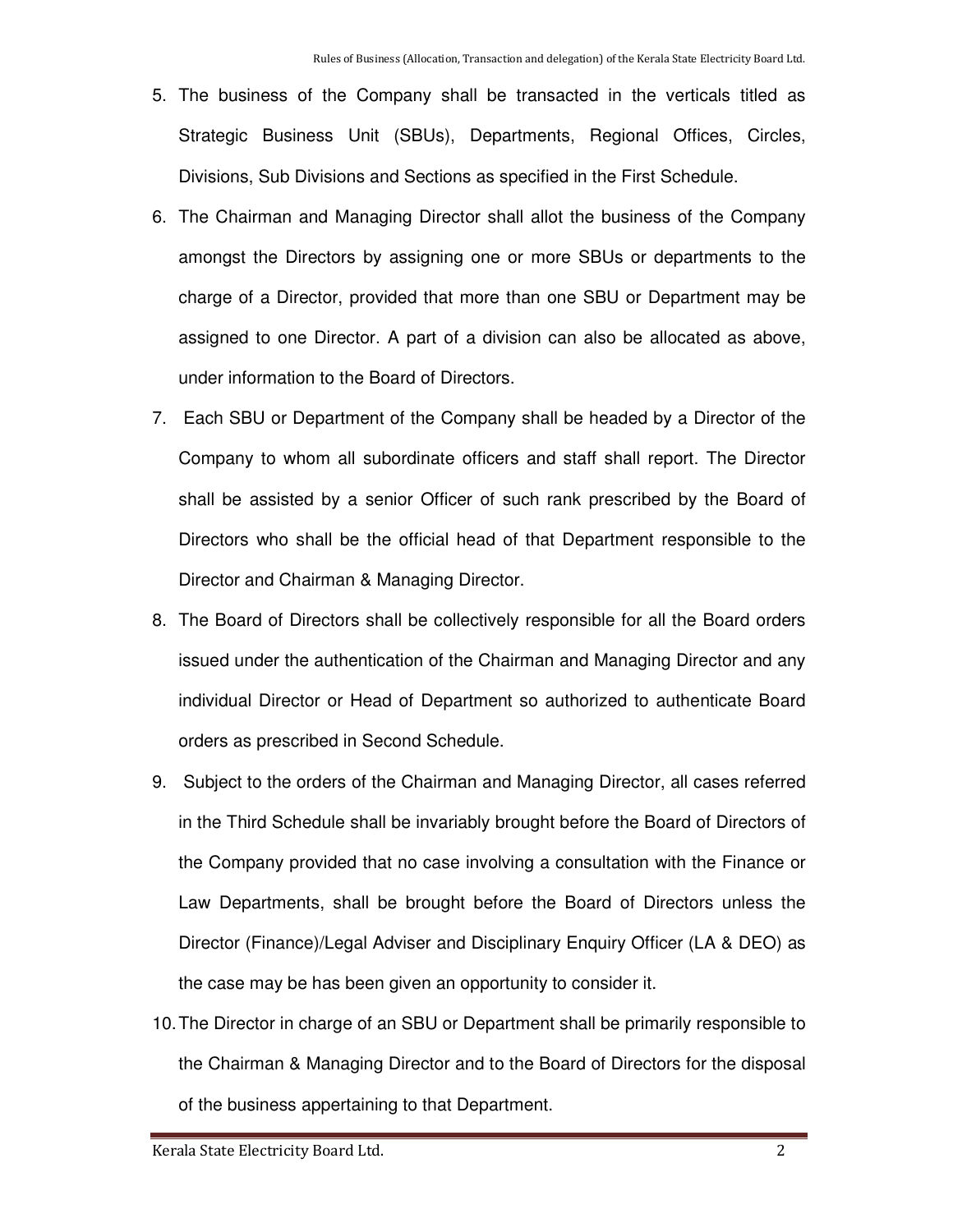- 11. (i) No SBU or Department shall, without previous consultation with the Director (Finance), authorize any orders (other than orders that are delegated specifically by the Board of Directors in the schedule of these rules or otherwise) which either immediately or consequentially will affect the finances of the company or which in particular either:
	- a. Relate to the number of grades or cadres of posts or the emoluments or other conditions of service of posts; or
	- b. Involve any grant of land or assignment of revenues or concession, grant, lease or licence of mineral or forest or a right to water power or any easement or privilege in respect of such concession except when such alienation, abandonment or reduction is in accordance with ordinary rules or a general scheme approved in consultation with Director (Finance) or
	- c. In any way involve any relinquishment of revenue or enhancement of costs.
	- (ii) Subject to the general provisions of rule 8, no proposal, which requires the previous consultation of the Director (Finance) under sub-rule (i) but in which the Director (Finance) has not concurred may be proceeded with unless a decision to that effect has been taken by the Board of Directors or an empowered subcommittee of the Board of Directors;
	- (iii) No re-appropriation of a major budget head shall be made by any department other than the Director (Finance) after consulting with Director (Planning), except in accordance with such general delegations as the Director (Finance) may have under these rules or otherwise.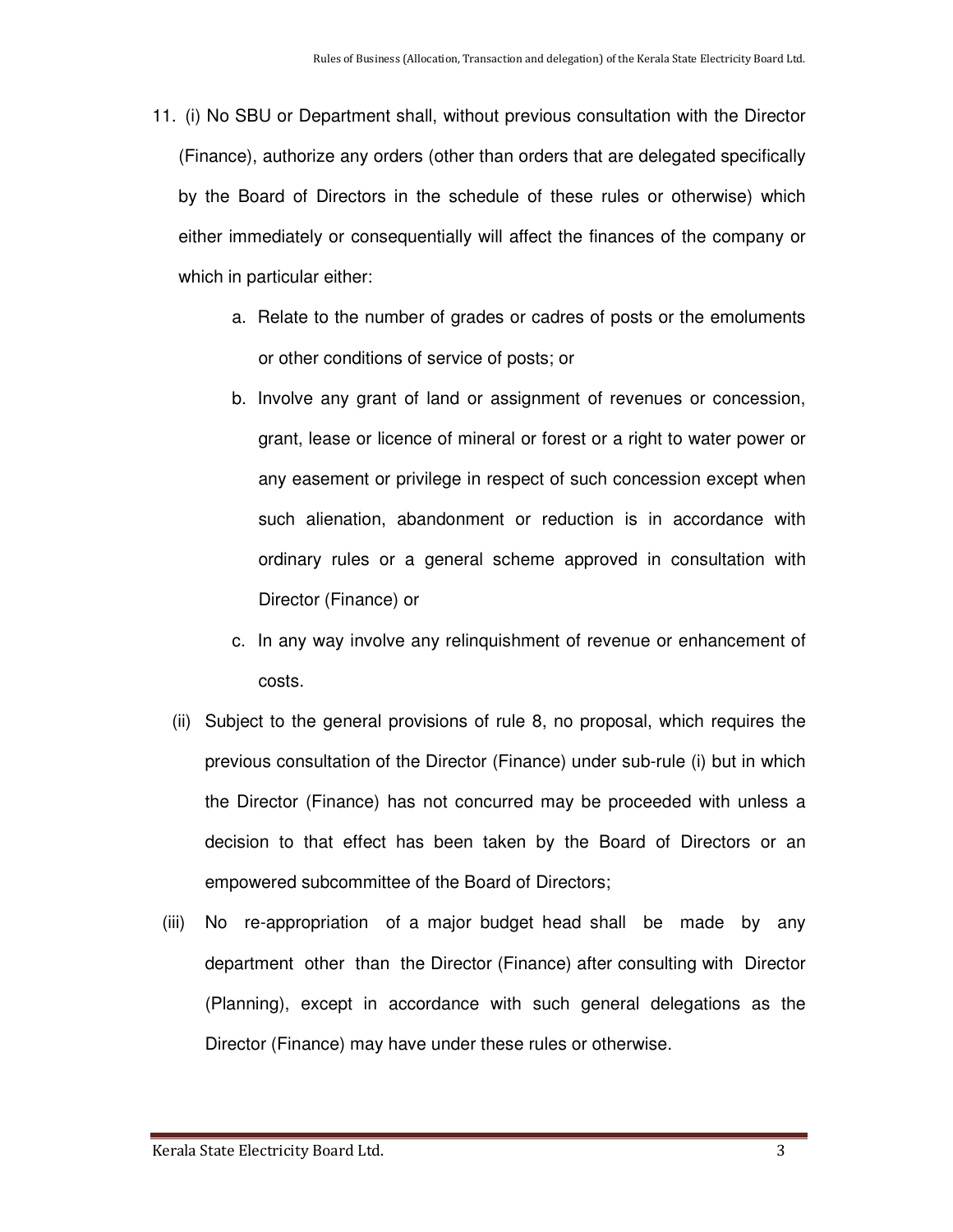(iv) Except in cases where power may have been delegated to departments under there rules, all cases approved by the Director (Finance) and in cases where the specific concurrence of the Director (Finance) has been given, every order of an SBU or Department conveying a sanction to be enforced in audit should be communicated to the Audit Authorities with the following added to the address entry of the order communicating the sanction, namely:-

 "This order issues with the concurrence of the Director (Finance) vide their Note No..........................dated................

- 12. All orders or instruments made or executed by or on behalf of the Company shall be expressed to be made or executed in the name of the Chairman and Managing Director where he is duly delegated by the Board of Directors on whose behalf the Chairman and Managing Director or other Director/Officer of the Company may authenticate instruments as delegated to him.
- 13. Every order or instrument of the Company shall be hand-signed in ink or by digital means by the Chairman and Managing Director, Company Secretary or Secretary (Administration).
- 14. The Company Secretary or other officer as the Board of Directors may appoint shall be the Secretary to the Board of Directors. The Company Secretary shall be delegated for authenticating all instruments related with the Indian Companies Act, 2013, Rules and the subordinate instructions upon approval of the draft by the Chairman and Managing Director.
- 15. All cases reserved for the consideration of the Board of Directors shall be submitted to the Chairman and Managing Director with the remarks of the Director in charge and other head of department and his specific orders obtained for bringing it up for consideration at the next/subsequent meeting of the Board of Directors or an empowered subcommittee of the Board.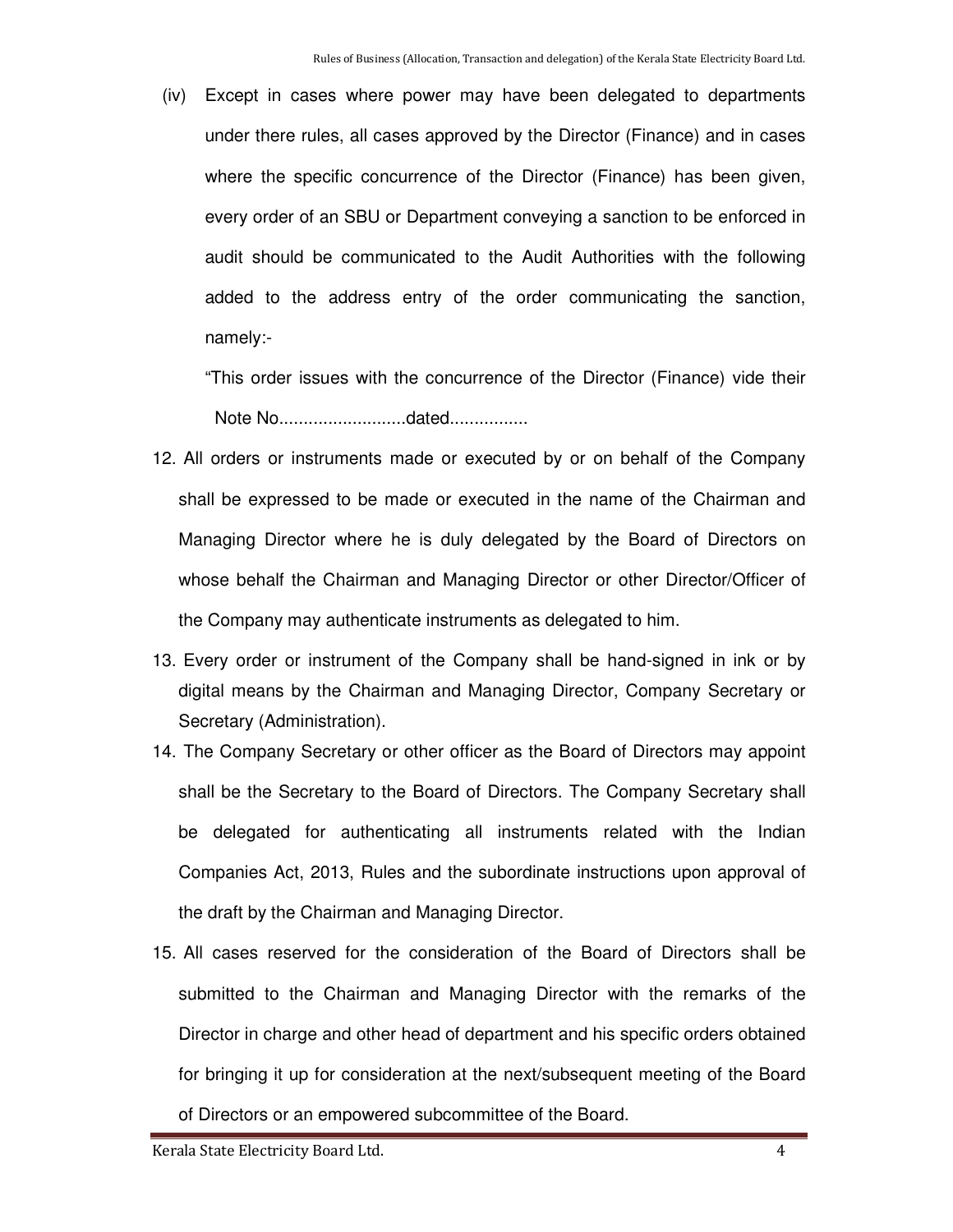- 16. The Chairman and Managing Director, upon recommendation of the Director in charge, may allow a circular resolution to be circulated to the Directors and if no substantive disagreement is brought on record within the time prescribed, the Chairman & Managing Director may, in view of the exigency/urgency of the question, avoid further discussion at a meeting of the Board of Directors and the decision may be adopted and ordered as a decision of the Board of Directors.
- 17. A case to be placed before the Board of Directors shall be prepared by a supervisory Officer of prescribed experience, so delegated by the Head of Department or Director in charge and shall contain true copies of all documents relied upon to extract facts and make a reference to all the referred Acts of legislature, Board Orders and precedent and shall be circulated with points to be specifically decided upon with all necessary supporting documents. The draft note for the Board of Directors shall be perused and approved by the Head of Department concerned and Director in charge and shall be made available to the Chairman and Managing Director at least three working days prior to the minimum notice period required to call for the meeting of the Board of Directors. Provided that the Chairman & Managing Director may in exceptional cases relax this requirement for emergent/unforeseen cases that cannot wait for the next regular Board.
- 18. All cases involving financial implications as prescribed in the Rule 11 shall be placed before the Director (Finance) before perusal by the Chairman and Managing Director. The Chief Financial officer may attend the Board subject to Chairman & Managing Director's approval and without exercising any voting rights.
- 19. A case brought before the Board of Directors or an Empowered Sub Committee of the Board of Directors shall contain a docket sheet as prescribed in fourth Schedule.
- 20. The Board of Directors shall meet at such place and time as the Chairman and Managing Director may decide.
- 21. Apart from the Directors holding office as on that date, the relevant Head of Department or other senior Officer of the Company or expert shall attend the meeting if so directed by the Chairman and Managing Director.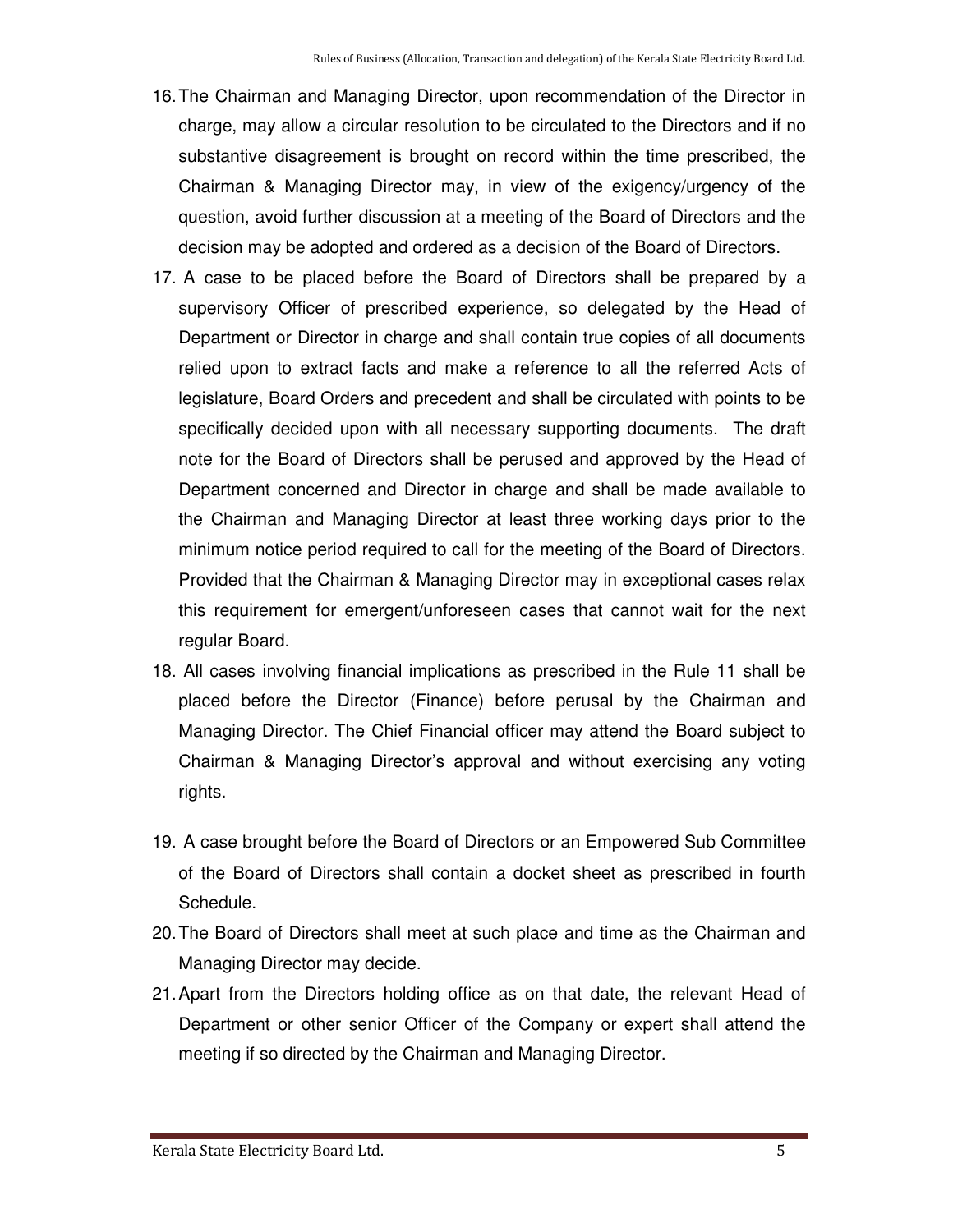- 22. The Company Secretary shall attend all the meetings of the Board of Directors and the decision of the Board of Directors in each case shall be separately recorded and approved by the Chairman and a record of the same maintained by the Company Secretary. Authenticated copies of the minutes shall be circulated among all the members of the Board of Directors and the Heads of Departments of all SBUs/Departments.
- 23. When a case has been decided by the Board of Directors, the Director concerned shall take action to give effect to the decision as soon as possible. If any minor deviation is proposed to the decision, the case shall be submitted to the Chairman & managing Director by the Director concerned and further action shall be taken according to the advice offered by the Chairman & Managing Director.
- 24. Until the administrative orders of the Board of Directors are published, the discussions and recorded proceedings of the Board of Directors shall be kept 'secret' by all attending persons.

# II. **Disposal of business by Board of Directors, Chairman and Managing Director and Directors.**

- 25. The original powers of the Board of Directors are prescribed as per Article 42 of the Articles of Association of KSEBL and shall be amended with prior approval of Government from time to time. The Chairman and Managing Director shall be delegated with the powers as in Fifth Schedule in addition to his specific responsibilities under the Articles of Association.
- 26. Save the matters reserved for the consideration of the Chairman & Managing Director, all other delegated matters may be disposed by the Directors or HoDs as per standing orders of the Director. A copy of all orders issued on delegation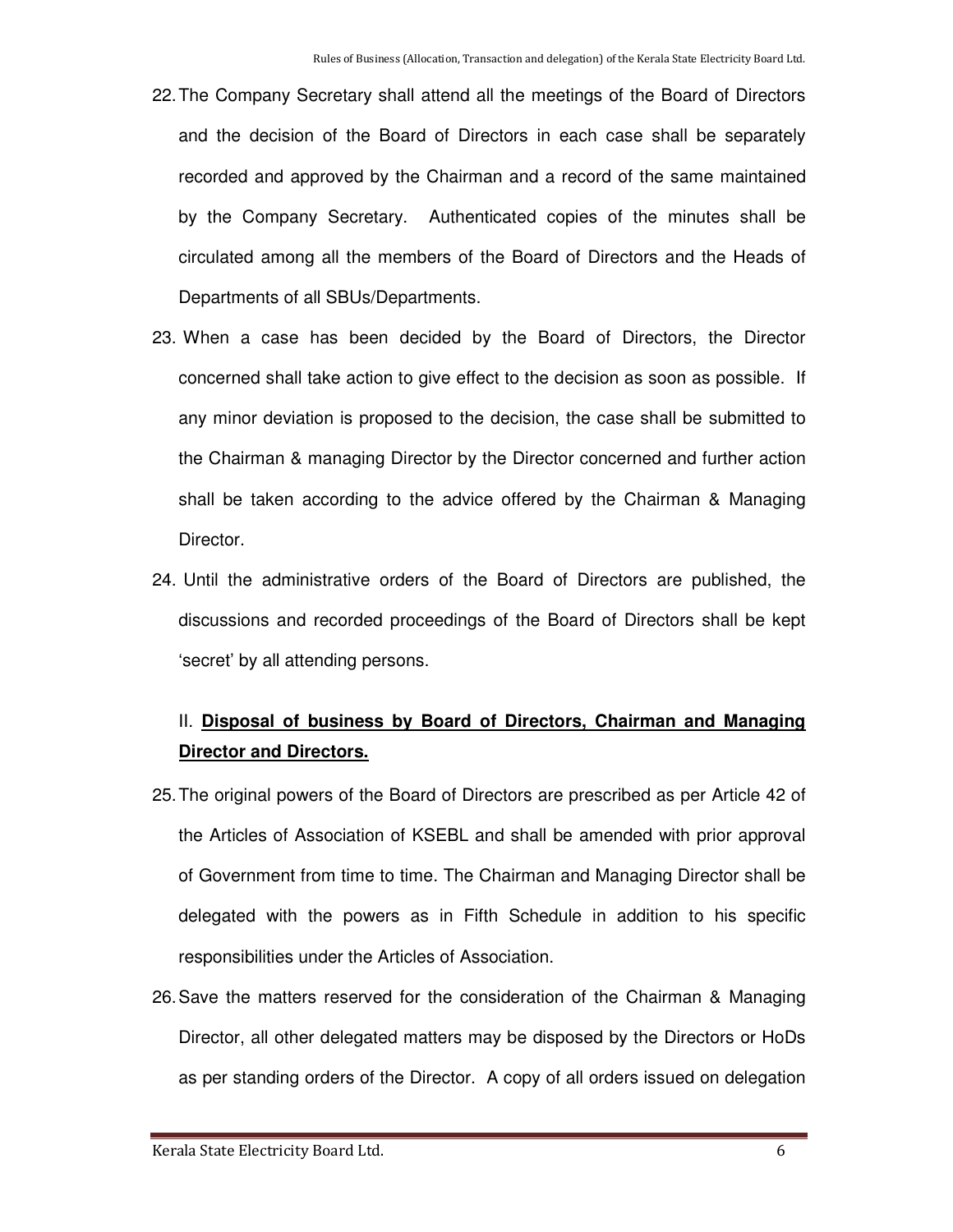by the HoDs and Directors shall be marked to the Office of the Chairman & Managing Director and any remarks by Chairman & Managing Director shall be taken into account.

- 27. Each Director shall issue a standing order in consultation with the Chairman & Managing Director on what matters or cases of matters that need to be brought to his personal notice in the SBUs/Department under his exclusive charge. Copies of such standing orders shall be placed in the Meeting of Board of Directors.
- 28. The Heads of Departments shall invariably place all cases which are not delegated by the Director for his approval before issuing orders.
- 29. When a Director considers a matter which impacts more than one Department, he shall refer and elicit the views of the other SBUs/Department on the same file in writing which shall normally be provided within three working days. If further time is required to comment due to non-availability of requisite data, etc., a period upto two weeks can be availed with prior intimation to the originating department. Retention of a file circulated by a Director for opinion should not be made beyond two weeks by any subordinate officer which shall be deemed to be an act of intentional indiscipline/dilatory tactic.
- 30. If a consulted SBU/Department is not in agreement on record with a proposal or part of it, the Director originating it may place the matter before the Chairman & Managing Director for advice on how to further proceed with the case.
- 31. A Director or Head of Department may ask to see the papers/data belonging to any department, except confidential papers of the office of Chairman & Managing Director, Director (Finance) and Chief Vigilance Officer. The Directors may call for remarks or files of the Chief Vigilance Officer for perusal when considering cases for promotion/appointment.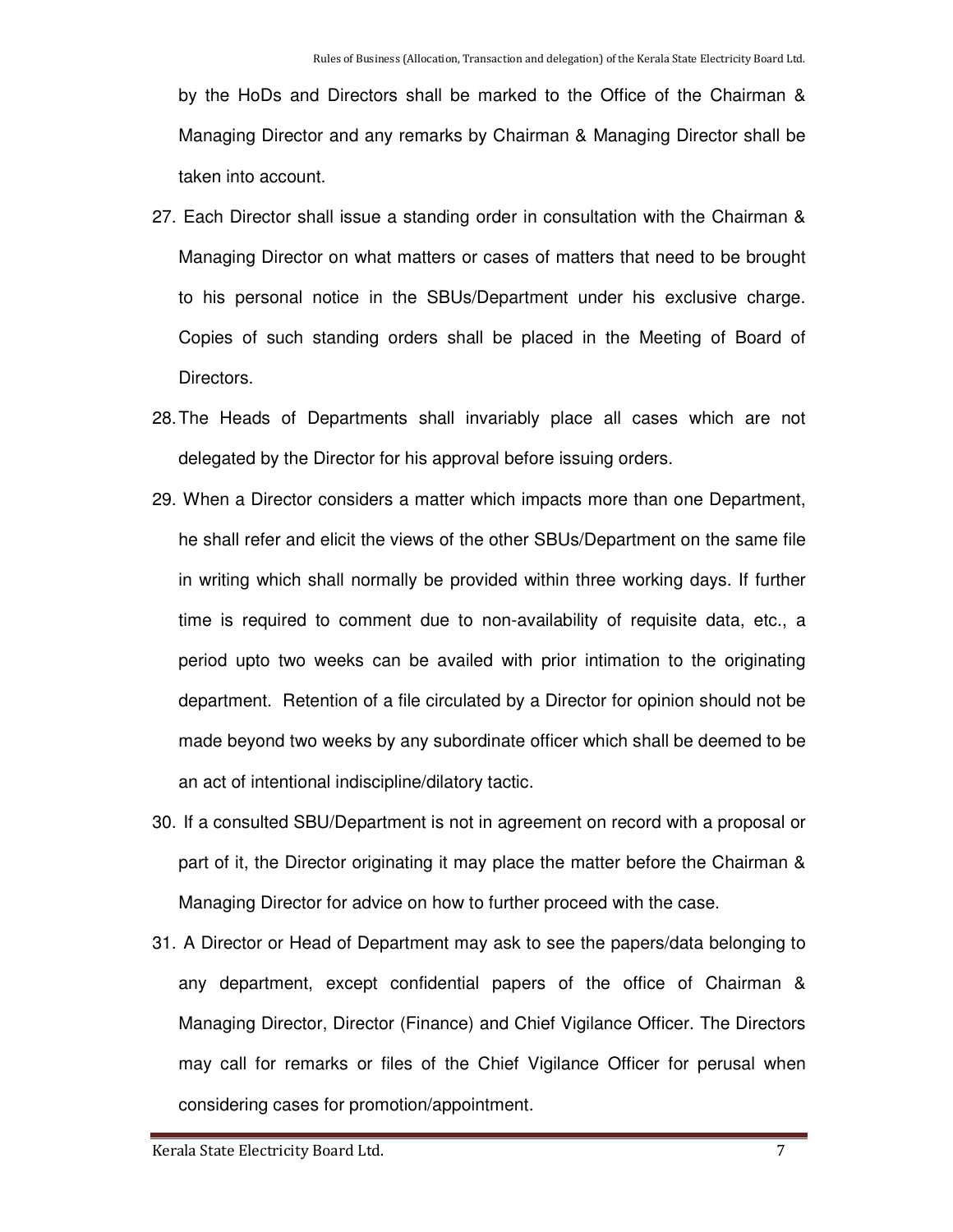- 32. If a requisitioned department have any objections in sharing a document/ file, the same objection may be placed before the Chairman & Managing Director, whose decision in the case shall be final.
- 33. The Chairman & Managing Director shall have access to all company files and a requisition from the Chairman & Managing Director for a document shall be complied within three working days. Any wilful delay will be treated as indiscipline /dilatory tactics.
- 34. The Chairman & Managing Director shall have powers to review orders issued by all subordinate officials upto the Directors/ Head of Departments on his own motion or upon an appeal by a stakeholder unless the purview is that of the Board of Directors.
- 35. The Directors and Chairman & Managing Director shall have powers to revise or keep in abeyance an order of a subordinate authority / officer which in his opinion is not serving the company's / department's immediate interest or needs to be reviewed by the Board of Directors at a later date. An appeal against any orders of subordinate authority / officer shall lie in the first instance to the Directors concerned.
- 36. All communications addressed to the Company from State Governments, Courts, important authorities and commercial stakeholders especially with tangible time limit shall be immediately put up to the Chairman & Managing Director for his advice on how to process them in such time frame.
- 37. No decision in a case which might attract criticism or controversy with the Judiciary, Government of a State or Central Government, shall be made without reference to the Chairman & Managing Director.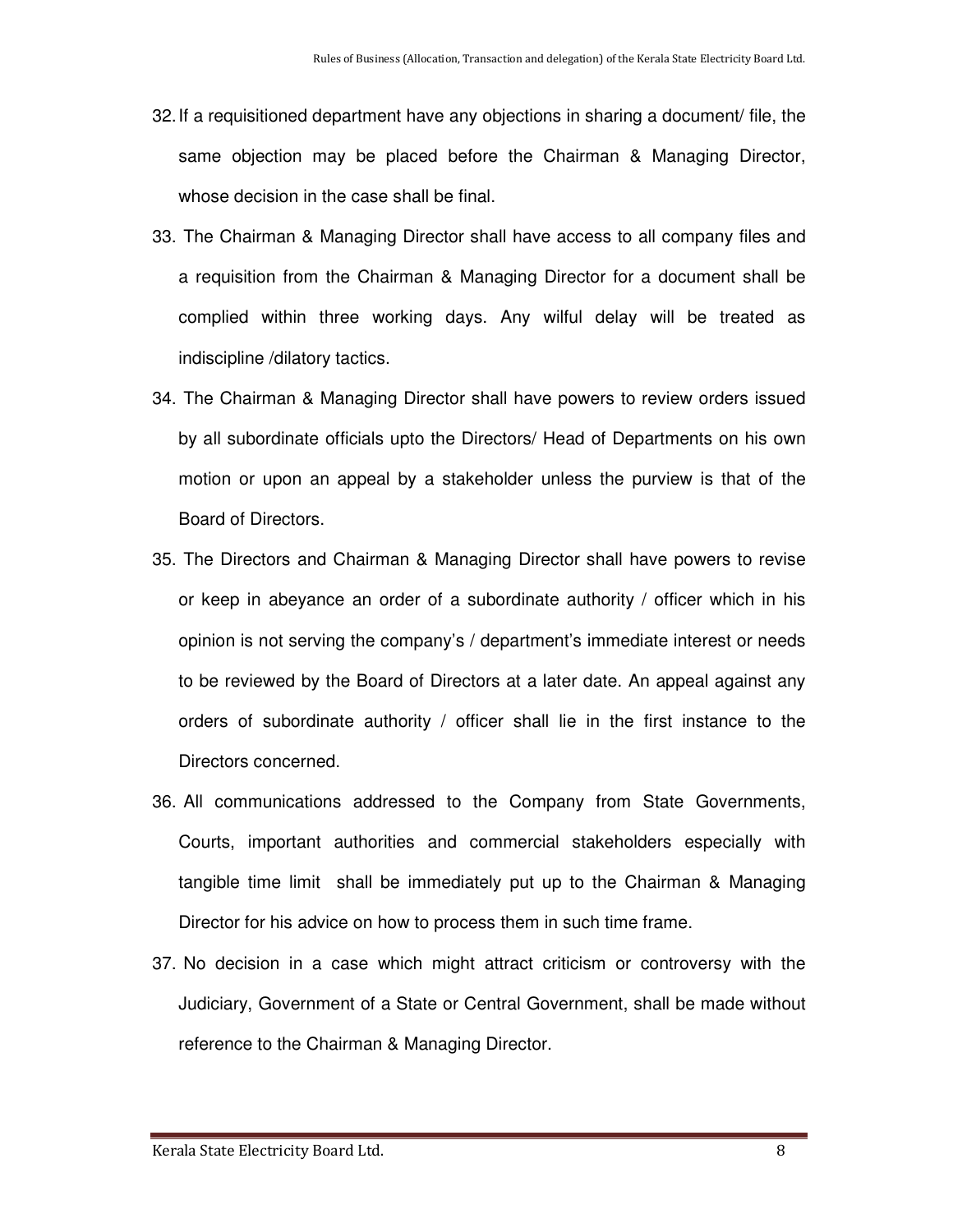- 38. Unless otherwise delegated, the Chairman & Managing Director shall function as the Director in charge of Human Resources over all the supervisory officers of the Company and shall hold powers to review orders issued by all subordinate officers unless the full purview is that of the Board. In the temporary absence of Chairman & Managing Director, the Director present in Head quarters so delegated by Chairman & Managing Director will discharge the routine duties subject to any other directions of Government.
- 39. The Legal Department headed by the Legal Adviser & Disciplinary Enquiry Officer (LA & DEO) shall be consulted on all matters to be decided by the Board of Directors involving a legal question or implication. The LA & DEO shall review and report on the progress of all litigation wherein the Company is involved and also on the progress and performance of the Standing Counsels engaged by the KSEBL. All affidavits and petitions filed on behalf of KSEBL shall be submitted to the LA & DEO for prior review and if for some reason, the LA & DEO's remarks are not available, may be filed only with the prior approval of the concerned Director/Chairman & Managing Director. No HoD/subordinate officer may file affidavits having policy implications or on matters reserved through these rules for the disposal of Chairman & Managing Director/Board.
- 40. Proposals for amending the Rules of Business, Articles of Association, Memorandum of Association or an order in compliance of a judgment of a Court, shall be consulted with the LA & DEO before placing the proposal for decision. The LA & DEO's advice shall be invariably made within a week or shorter as requested if the matter needs to be addressed earlier.
- 41. If a direction issued by the Government under the Articles of Association is seen contradictory to any extant provision of law, the advice of the LA & DEO will be taken before the Board which considers the matter.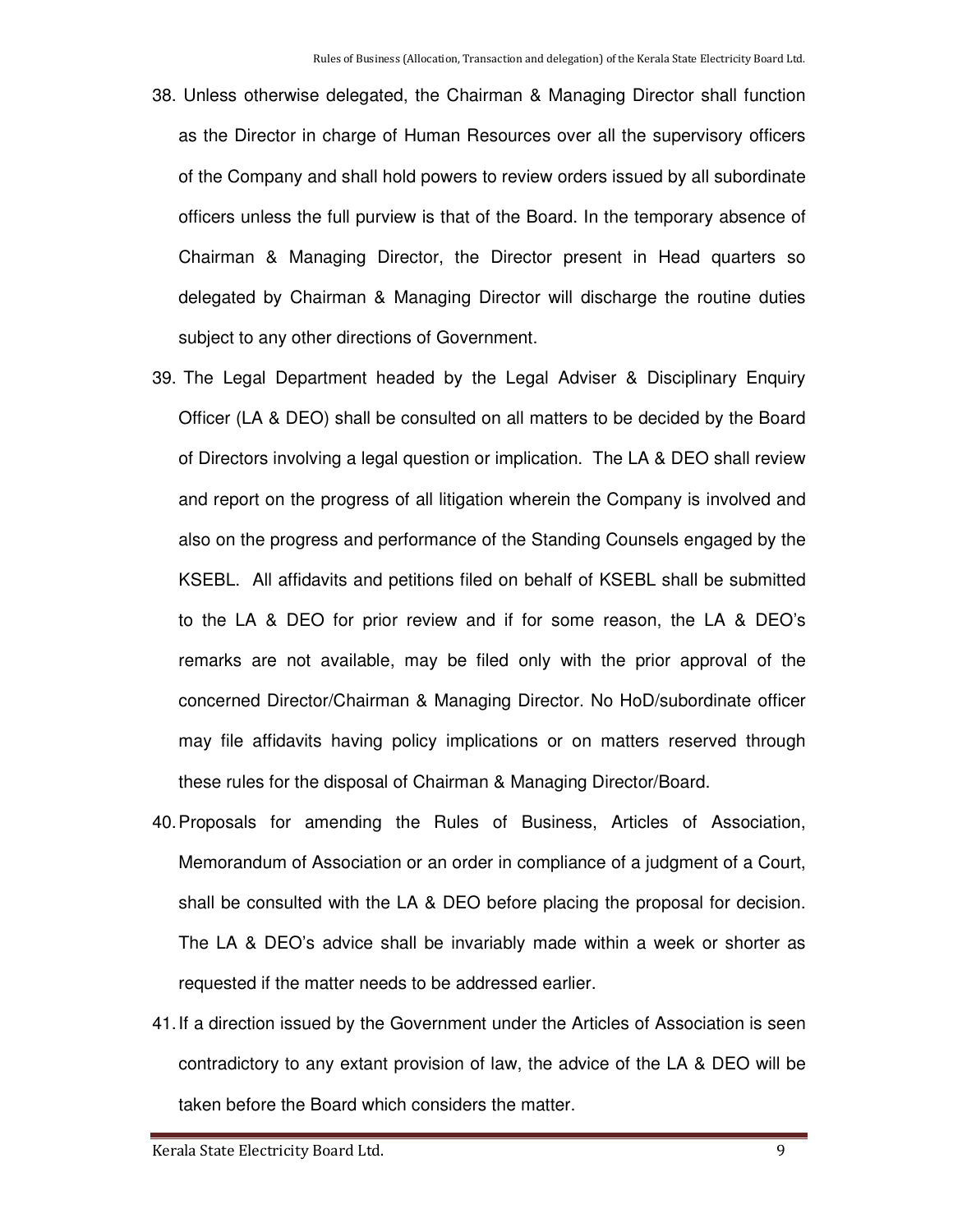- 42. Reference to the LA & DEO, Chief Vigilance Officer or Director of Finance, shall be made only by a Director or the Head of Department with the advice of the Director concerned. No case shall be referred to government or other government HOD's without prior approval of Chairman & Managing Director unless specifically delegated.
- 43. Every reference to any consulting department shall specify the accurate statement of facts of the case and the point or points on which the advice of that department is desired.
- 44. If the advice is contrary to the proposal of the originating department, and they wish to pursue the matter, the advice of the Chairman & Managing Director may be taken at that point.
- 45. The Board of Directors, Chairman & Managing Director, individual directors and Heads of Departments shall be jointly and severally responsible for the careful observance of these rules and when any of them considers that there has been any material departure from them, he shall personally bring the matter to the notice of the Director concerned and Chairman & Managing Director for rectification.
- 46. All decisions made by the Chairman & Managing Director in a matter of business or administration of the Company shall be final until and unless the Board of Directors review/alter the decision.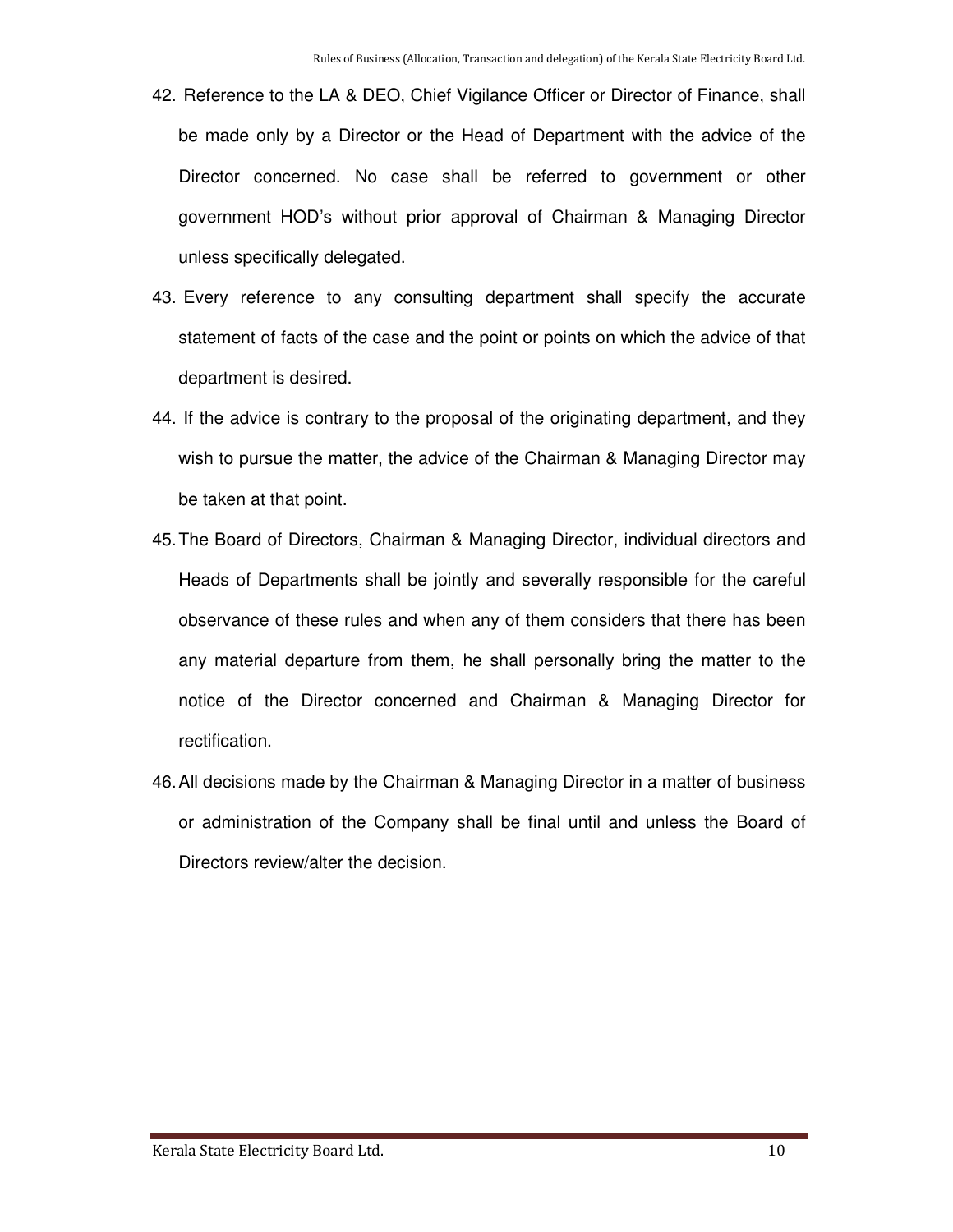# **First Schedule**

# (Read Rule 5)

The business of the Company shall be transacted in the verticals titled as SBUs, Departments, Business Units, Regional Offices, Circles, Sub Divisions, Division and Sections as specified in this First Schedule.

# **PART I - LIST OF SBUs/ DEPARTMENTS**

# **SBUs**

- 1. Strategic Business Unit-Transmission (SBU-T)
- 2. Strategic Business Unit-Generation (SBU-G)
- 3. Strategic Business Unit-Distribution (SBU-D)
- 4. Corporate Functions

# **DEPARTMENTS**

# 1. **Strategic Business Unit-Transmission (SBU-T)**

1. 1. Corporate Office (Office of the Director)

( Transmission & System Operation)

- 2. Transmission Field Offices
	- 1. Regional Office
	- 2. Circles
	- 3. Divisions
- 3. System Operation -Field Offices
	- 1. Regional Office
	- 2. Circles
	- 3. Divisions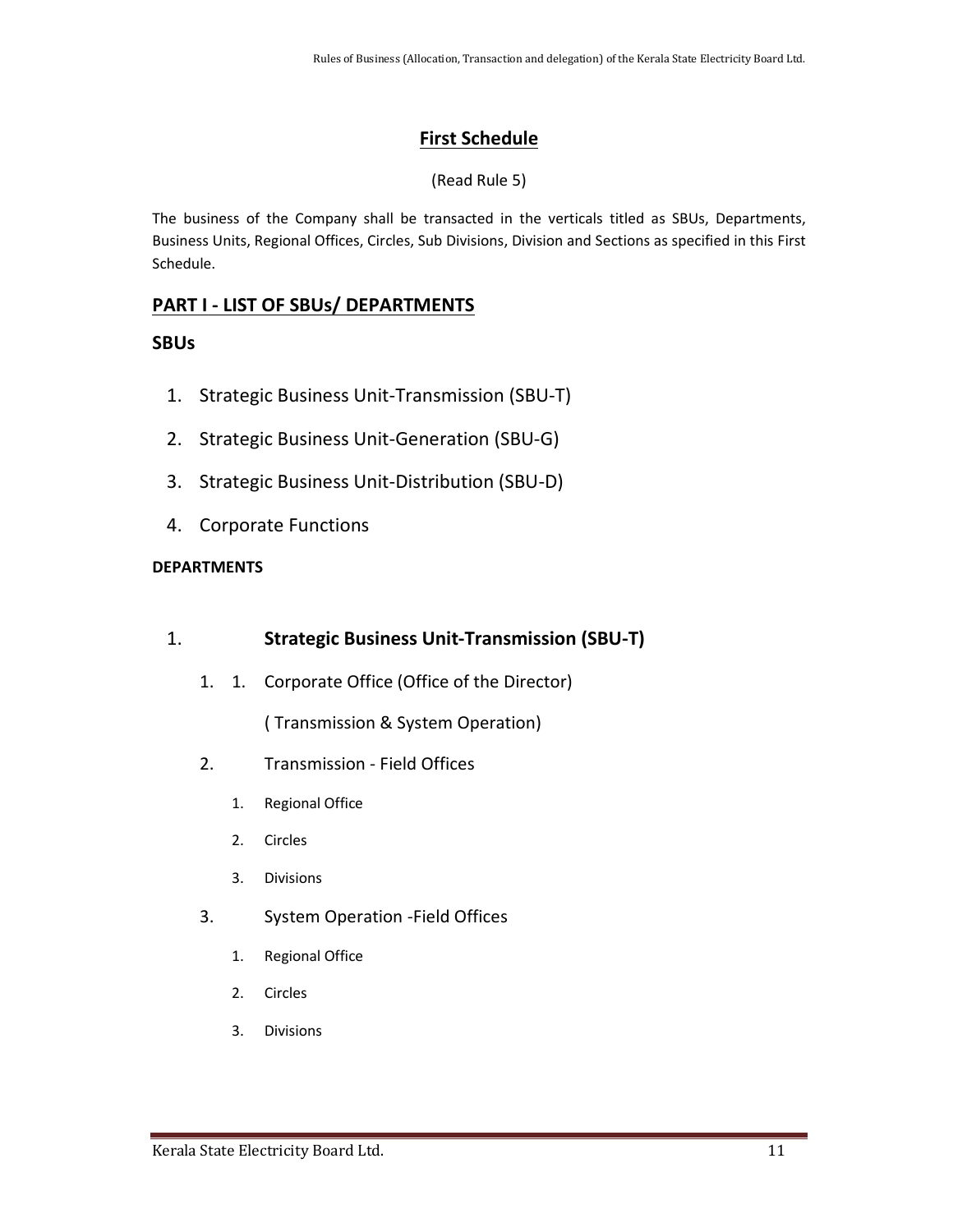# 2. **Strategic Business Unit-Generation (SBU-G)**

- 1. Strategic business Unit-Generation(Electrical) (SBU-G(E))
	- 1. Corporate Office (Office of the Director)
	- 2. Projects- Electrical Design
- 2. Field Offices
	- 1. Regional Office
	- 2. Circles
	- 3. Divisions
- 3. Strategic Business Unit-Generation(Civil) (SBU-G(C))
	- 1. Corporate Office (Office of the Director)
	- 2. DRIP & Dam Safety
	- 3. Projects- Civil Design
- 4. Field Offices –Civil Construction
	- 1. Regional Office
	- 2. Circles
	- 3. Divisions

# 3. **Strategic business Unit-Distribution (SBU-D)**

- 1. 1. Corporate Office(Office of the Director)
- 2. Distribution Field Offices
	- 1. Regional Office
	- 2. Circles
	- 3. Divisions
	- 4. Sub Divisions
	- 5. Sections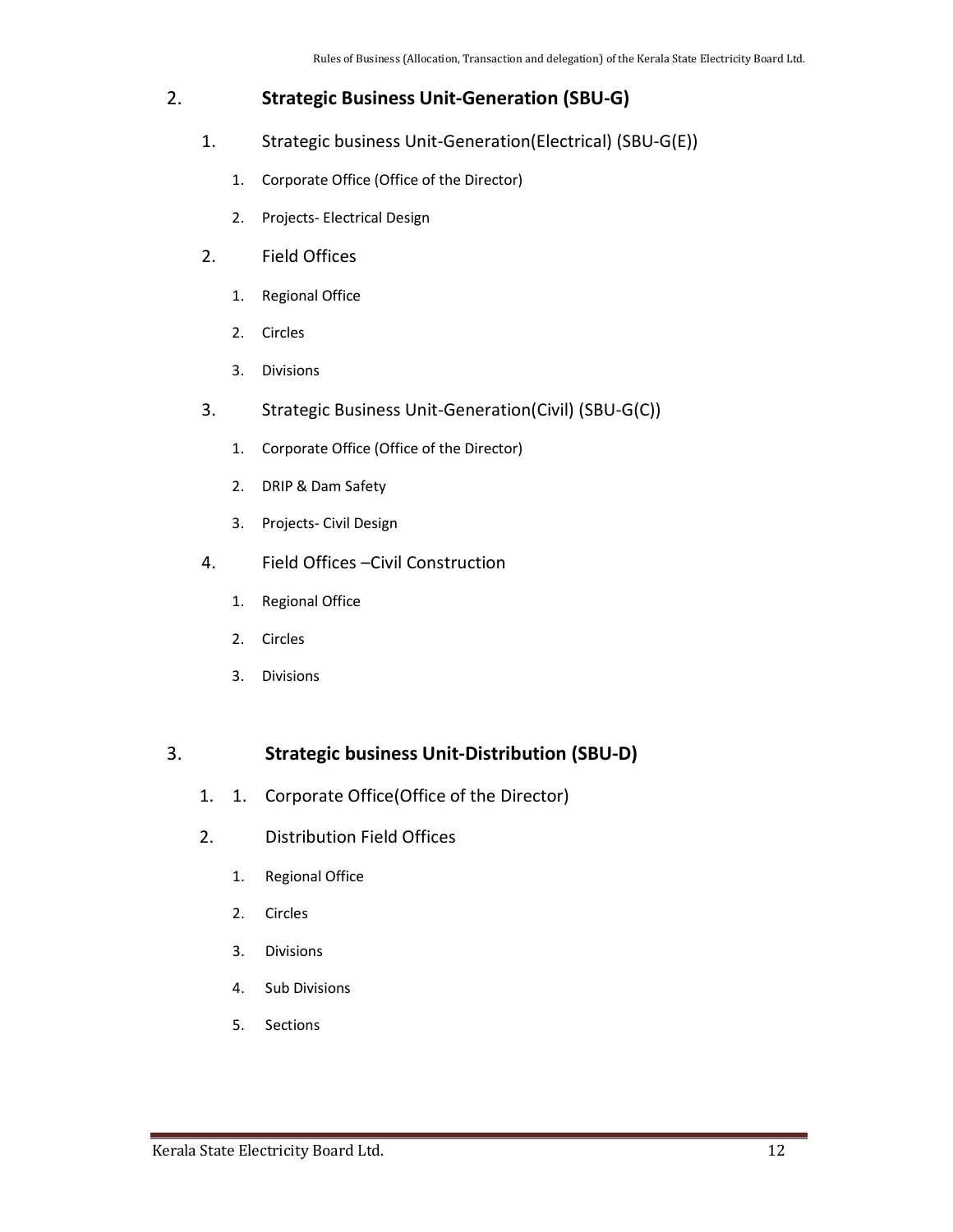# 4. **Corporate Functions- Departments**

- 1. Administration
- 2. Centrally Aided Projects
- 3. Commercial
- 4. Company Secretarial (Corporate Affairs)
- 5. Finance and Accounts
- 6. House Keeping (Civil & Electrical Maintenance)
- 7. HRM
- 8. Internal Audit
- 9. IT & CR
- 10. Land Management
- 11. Legal
- 12. Liaison Office, New Delhi
- 13. Master Trust(Pension)
- 14. Personnel
- 15. Planning
- 16. Public Relations
- 17. Renewable Energy & Energy Savings
- 18. Revenue (HT & EHT)
- 19. Safety
- 20. SOURA Projects
- 21. SPIN & Consultancy
- 22. Sports Cell
- 23. Supply Chain Management (SCM)
- 24. Tariff
- 25. Vehicle Monitoring
- 26. Vigilance and Security
- 27. Welfare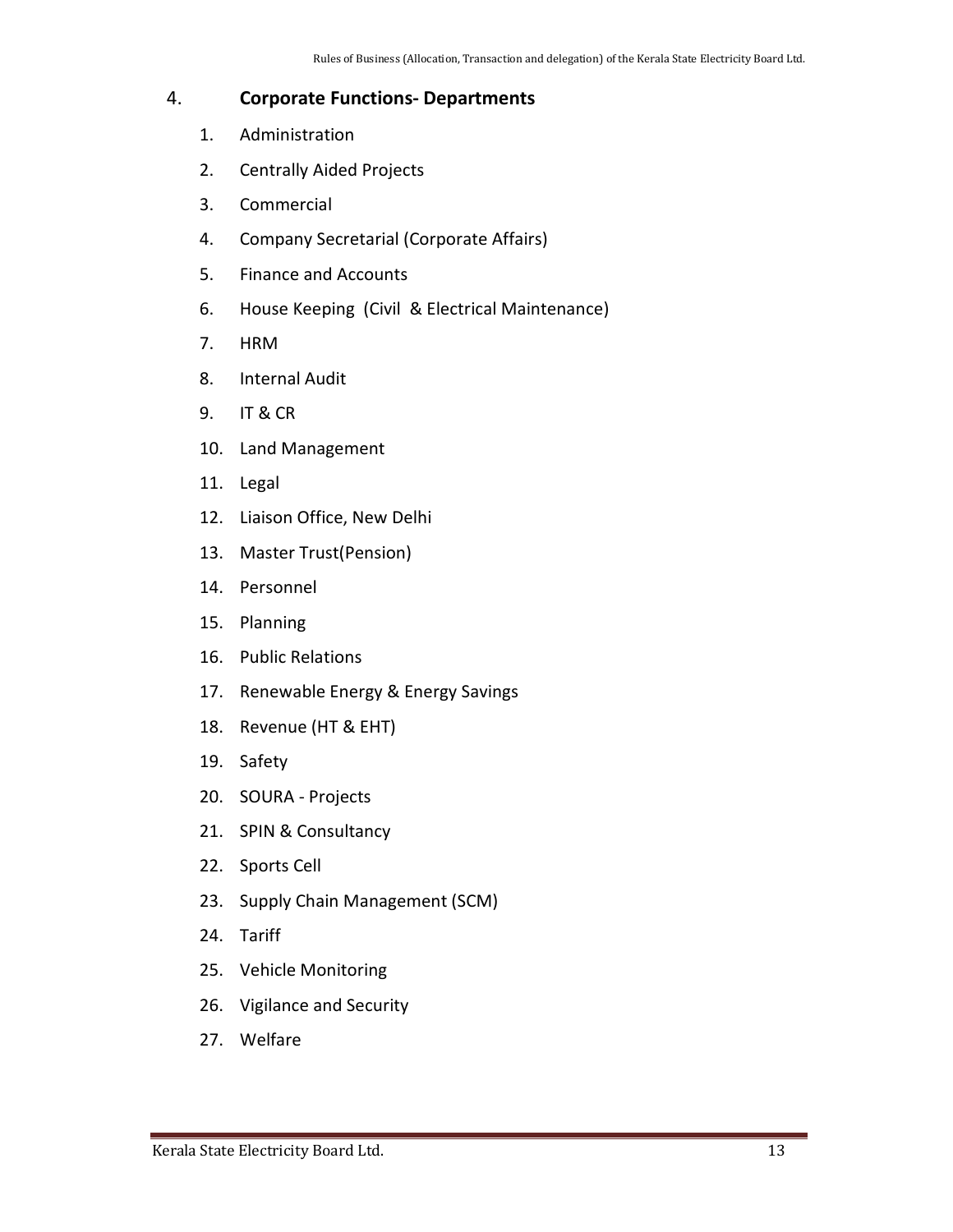#### **PART II – DISTRIBUTION OF BUSINESS AMONG SBUs/ DEPARTMENTS**

1. Strategic Business Unit-Transmission (SBU-T)

As defined in the Second Transfer Scheme, 2013

2. Strategic Business Unit-Generation (SBU-G)

As defined in the Second Transfer Scheme, 2013

3. Strategic Business Unit-Distribution (SBU-D)

As defined in the Second Transfer Scheme, 2013

- 4. 1. Corporate Functions Administration
	- 1. Rules of Business of the company
	- 2. Distribution of business among the administrative divisions/ departments
	- 3. Appointments, promotions, postings and transfer of Officers of and above the category of Executive Engineers / Accounts Officer / Finance Officers
	- 4. General Matters relating to Administration.
	- 5. Allocation of rooms for short stays in Inspection Bungalows, Circuit Houses etc. of the Company.
	- 6. Preparation and consolidation of replies to reports of Subject Committee and Estimate Committee and Liaison with Government in this relation.
	- 7. Preparation and consolidation of replies to Legislative Assembly Interpellations and Liaison with Government in this relation.
	- 8. Annual Performance Appraisal Reports (APAR)- Maintenance of reports, General Orders relating to preparation and maintenance
	- 9. Confidential Records on officers and employees of the Company General Orders relating to preparation and maintenance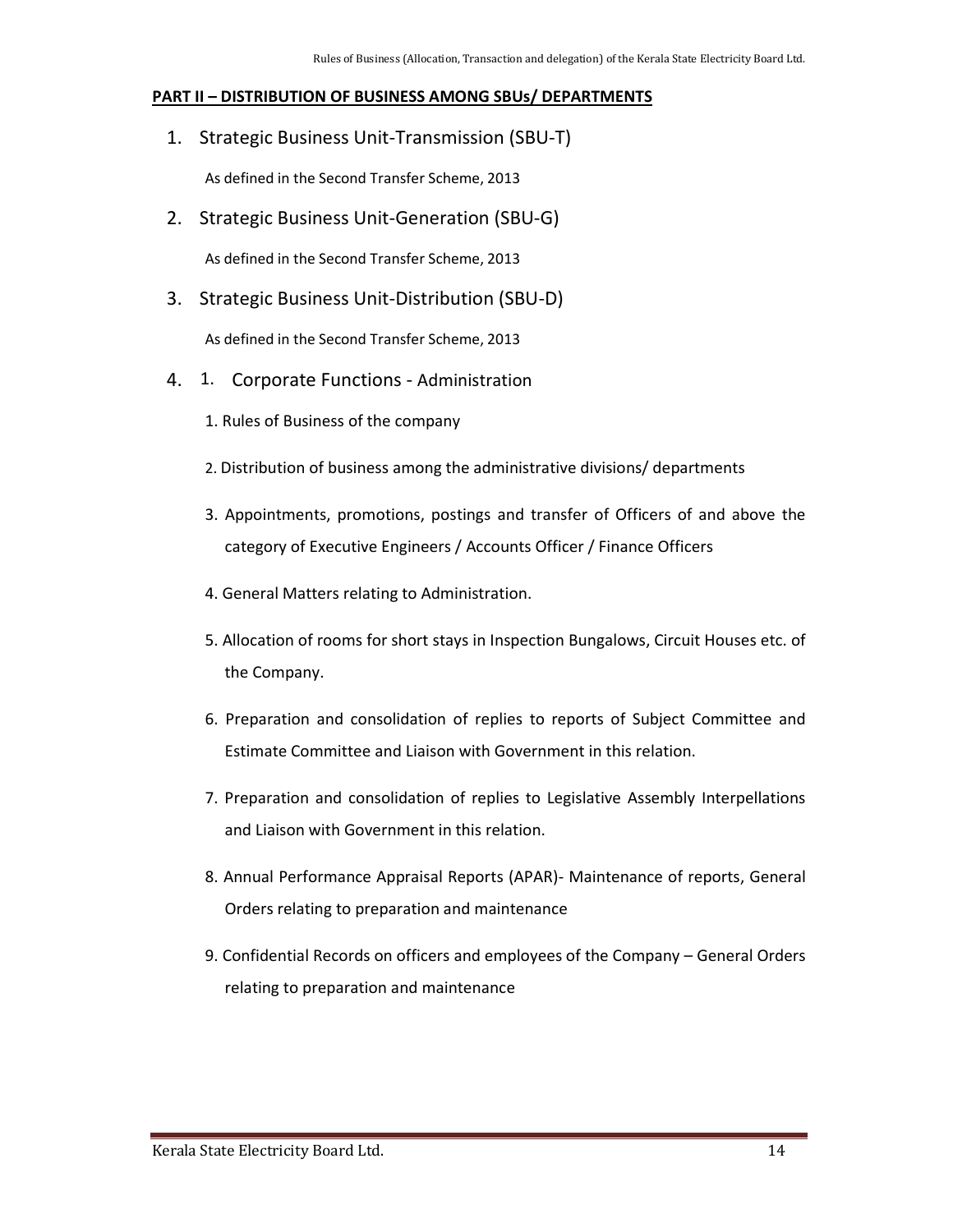# 4. 2. Corporate Functions - Centrally Aided Projects

1. Coordination of Centrally Aided Projects announced by the Ministry of Power of Government of India.

- 4. 3. Corporate Functions Commercial
	- 1.Coordination of activities relating to purchase of power and sale of excess power
	- 2.Inviting tenders related to purchase of long/short/medium term power including renewable power (Solar/wind), Sale, banking of power, evaluation of bids, obtaining approval of Board, issuing LoI, execution of agreement and participating in power procurement tenders.
	- 3. Monitoring of transmission corridors and matters related to open access.
	- 4.Execution of Transmission Service Agreements.
	- 5.Settlement of accounts related to energy charges, open access charges, transmission, wheeling charges, trading margins etc. related to banking arrangements.

6.Providing Techno - Commercial support to legal cell.

4. 4. Corporate Functions - Company Secretarial (Corporate Affairs)

1. Corporate Secretarial functions as per the Companies Act, 2013.

- 4. 5. Corporate Functions Finance and Accounts
	- 1. Management of Funds and Financial Resources including credit allocation to various Account Rendering Units (ARUs).
	- 2. Maintenance / upkeep and Control of Accounts and Accounting Records in accordance with Standards prescribed in this respect.
	- 3. Preparation of Annual Budget and Annual Financial Statements in accordance with applicable Accounting Standards.
	- 4. Maintenance / upkeep and Control of Cost Accounting Records in accordance with Standards prescribed in this respect.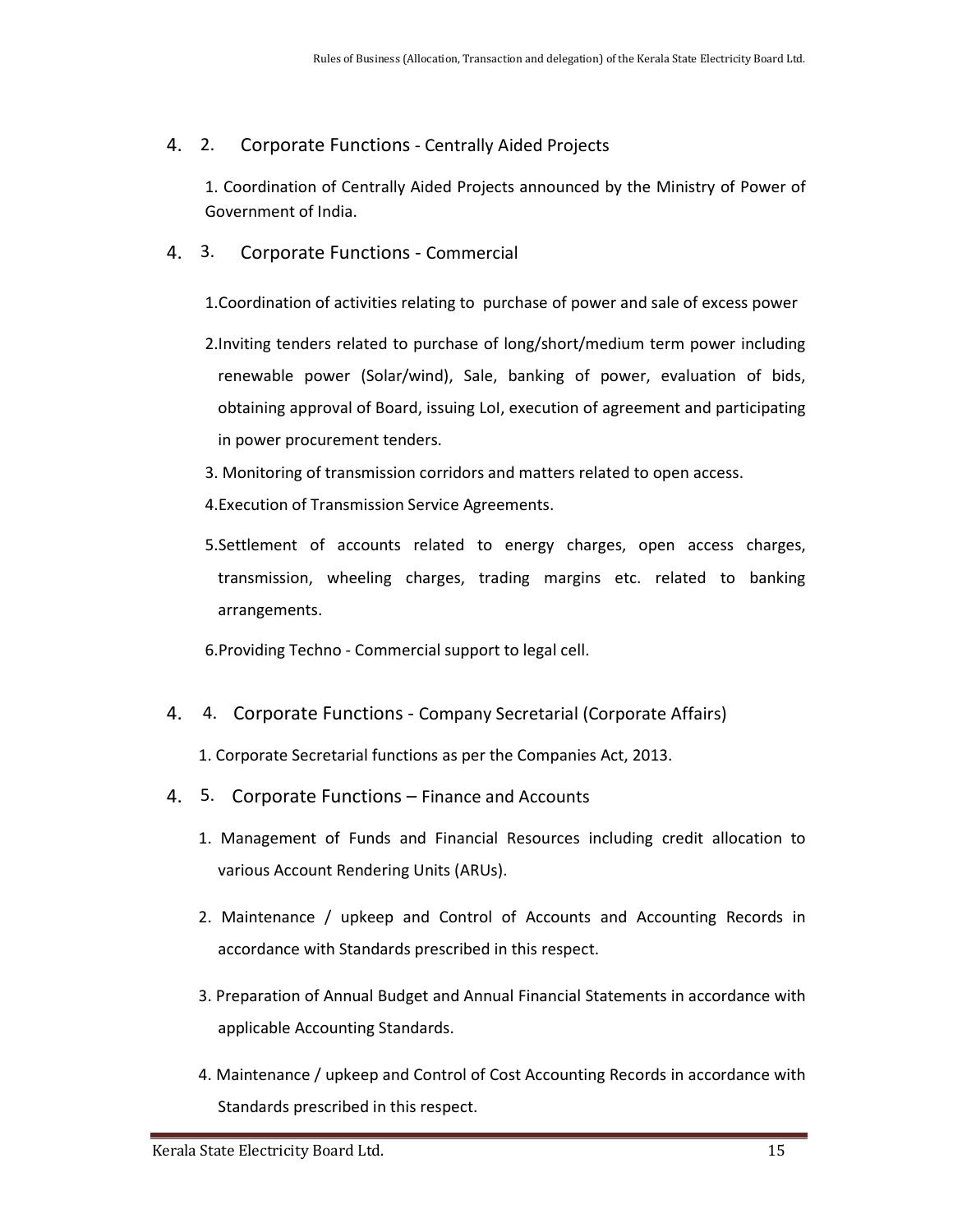- 5.Classification of Revenue and Expenditure under Budget Heads including opening of New Heads of Accounts in conformity with provisions of Companies Act and Rules.
- 6.Review of Progress of Revenue Collection.
- 7. Integration of Revenue Collection activities of the Company through various Account Rendering Units (ARUs).
- 8. Identification and Implementation of various Expenditure / cost Control measures.
- 9. Monitoring and Management of Fixed Assets including maintenance of Fixed Assets Registers.
- 10. Financing, Maintenance / upkeep and Control of Accounts and Accounting Records in respect of Master Trust for Pension.
- 11. Proposals and advises regarding Delegation of Financial Powers.
- 12. Borrowings including availing of Short-term and long term Loans.
- 13.Management of Grants/ funds of any nature sanctioned by Central /State Governments.
- 14.Computerisation of Accounts.
- 15.Arranging payments for Purchase of Power.
- 16.Offering comments / recommendations / Advice on matters of Financial Importance to various Administrative Divisions/ Departments of the Company on all matters referred to by the Chairman & Managing Director/ Directors.
- 17.Offering comments / recommendations / Advice on matters of Investment Decisions.
- 18.Coordination of works in relation to Statutory Audit and Cost Audit.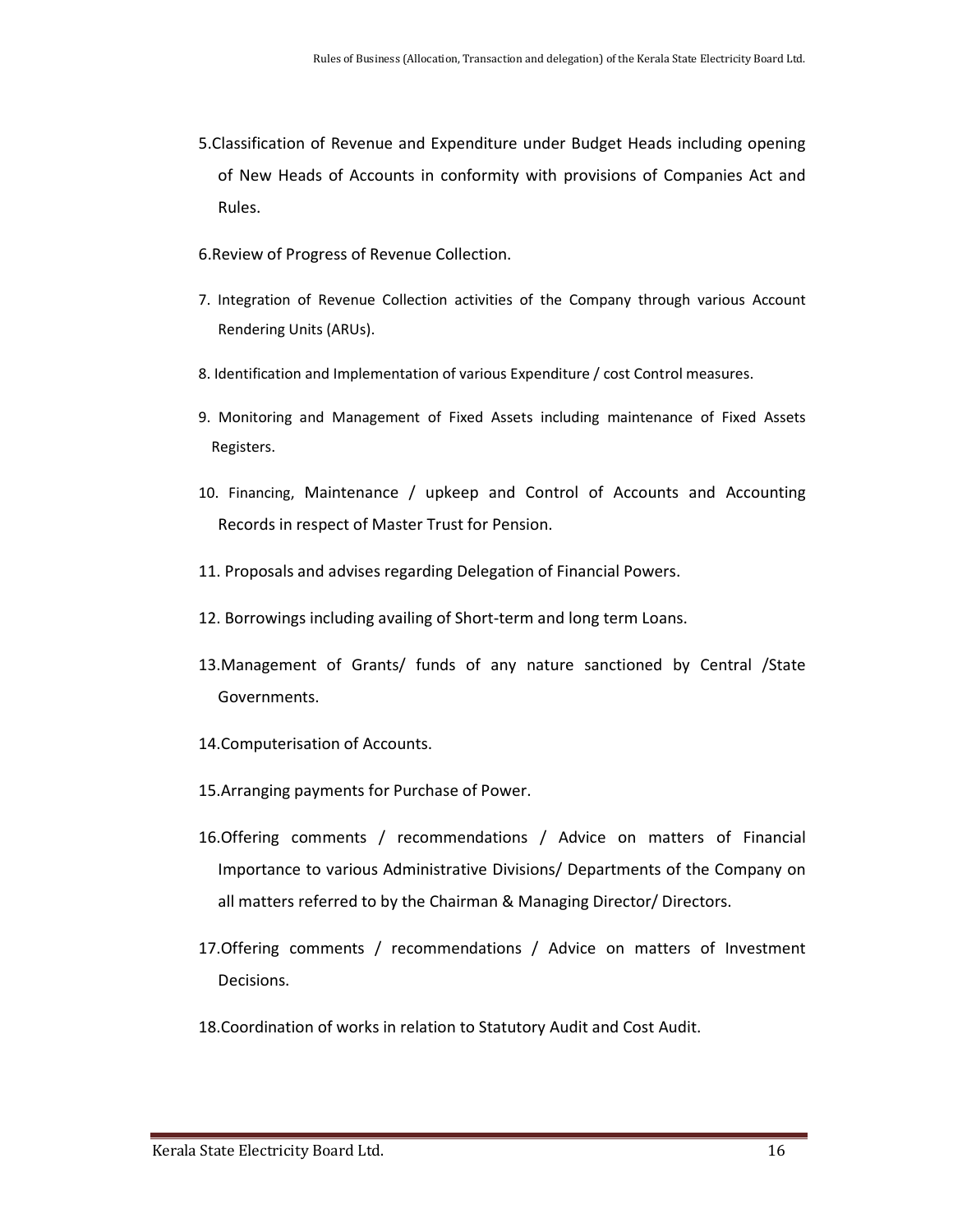#### 4. 6. Corporate Functions –

House Keeping (Civil & Electrical Maintenance)

1. Maintenance and upkeep of Corporate Office premises

- 4. 7. Corporate Functions HRM
	- 1.Appointments, promotions, postings and transfer of Officers below the category of Executive Engineers / Accounts Officer / Finance Officers.
	- 2.Arranging training to staff.

3.Processing of pension and related matters.

- 4. Property Statements General Instructions relating to receipt and maintenance.
- 5.Processing of papers in connection with the Departmental Disciplinary Action on employees below the category of Executive Engineers / Accounts Officer / Finance Officers.

6. APAR

- 4. 8. Corporate Functions Internal Audit
	- 1. GPF
	- 2. Pay Fixation
	- 3. Pension Audit
	- 4. Monitoring of Field Audit activities
	- 5. Concurrent Audit
	- 6. Audit of Revenue and Expenditure
	- 7. Power Purchase Audit
	- 8. Arrear Clearance and SO (R) Audit
	- 9.Preparation and consolidation of replies to reports of Public Accounts Committee and Liaison with Government in this relation.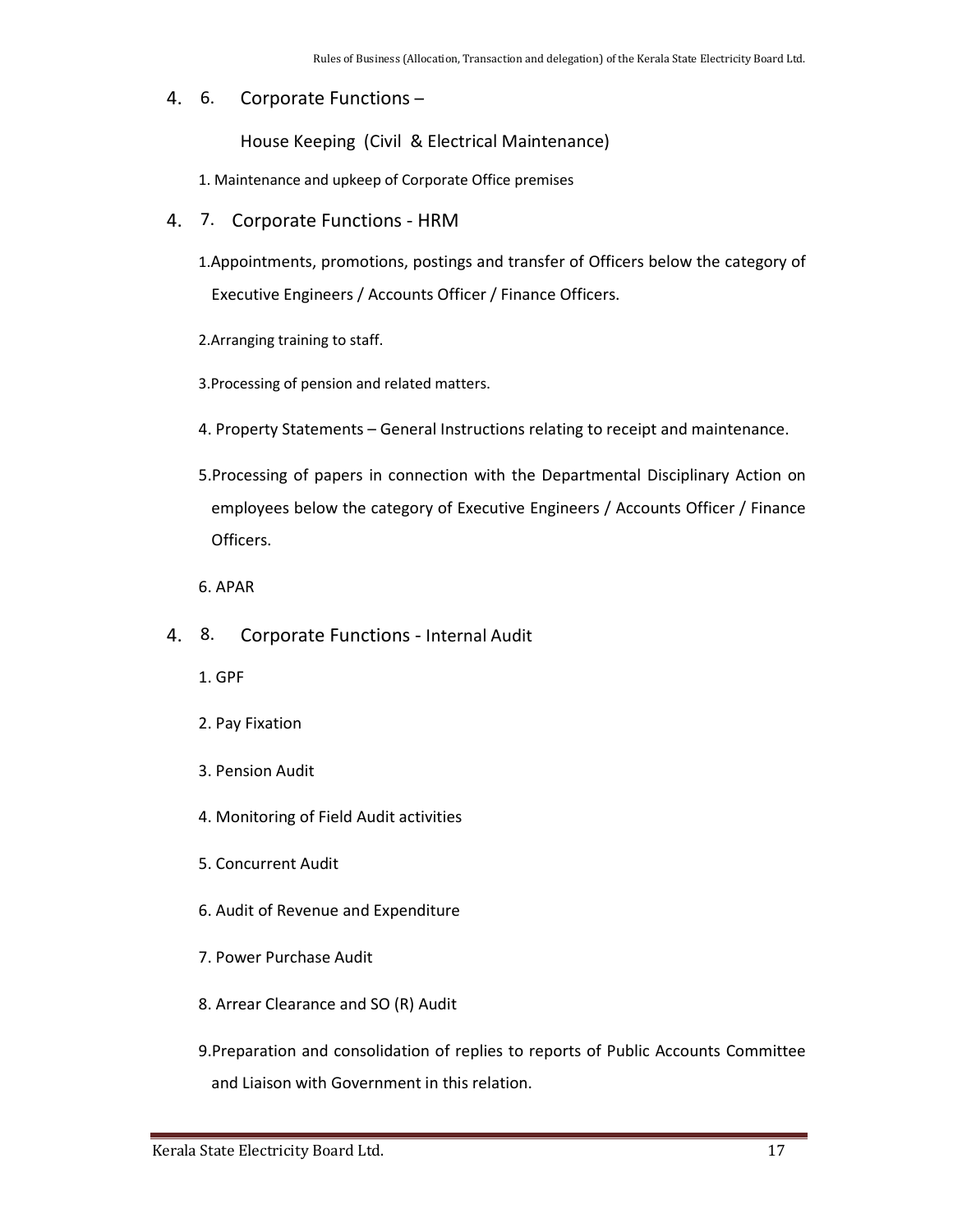#### 4. 9. Corporate Functions - IT & CR

1. Provide IT assisted support for various activities of the Company.

4. 10. Corporate Functions - Land Management

1.Inventorisation of land in possession of the company.

2. Formulation and implementation of Land Management Policy of the Company.

- 4. 11. Corporate Functions Legal
	- 1. Guiding and coordinating the work in connection with the prosecution of Company's cases and defense of cases filed against the Company and scrutiny of statement of facts and advice regarding scope for appeal or revision by the Company.
	- 2. Offering comments / recommendations / Legal Advice to various Administrative Divisions/ Departments of the Company on all matters referred to by the Chairman & Managing Director/ Directors.
	- 3. Conduct Disciplinary Enquiry in cases delegated as such.
	- 4. Proposal for payment of fee to counsels for the conduct of cases of and against the company.
	- 5. Participation in adalaths conducted by Legal Services Authorities.
	- 6. Matters connected with the appointment etc., of Standing Counsels / Advocates to conduct cases of and against the Company before various Courts/ Judicial Fora / Tribunals.
- 4. 12. Corporate Functions Liaison Office, New Delhi
	- 1. To Liaise with the Central Ministries and Departments
	- 2.Coordination and Conduct of Cases before the Supreme Court, APTEL, National Consumer Commission etc.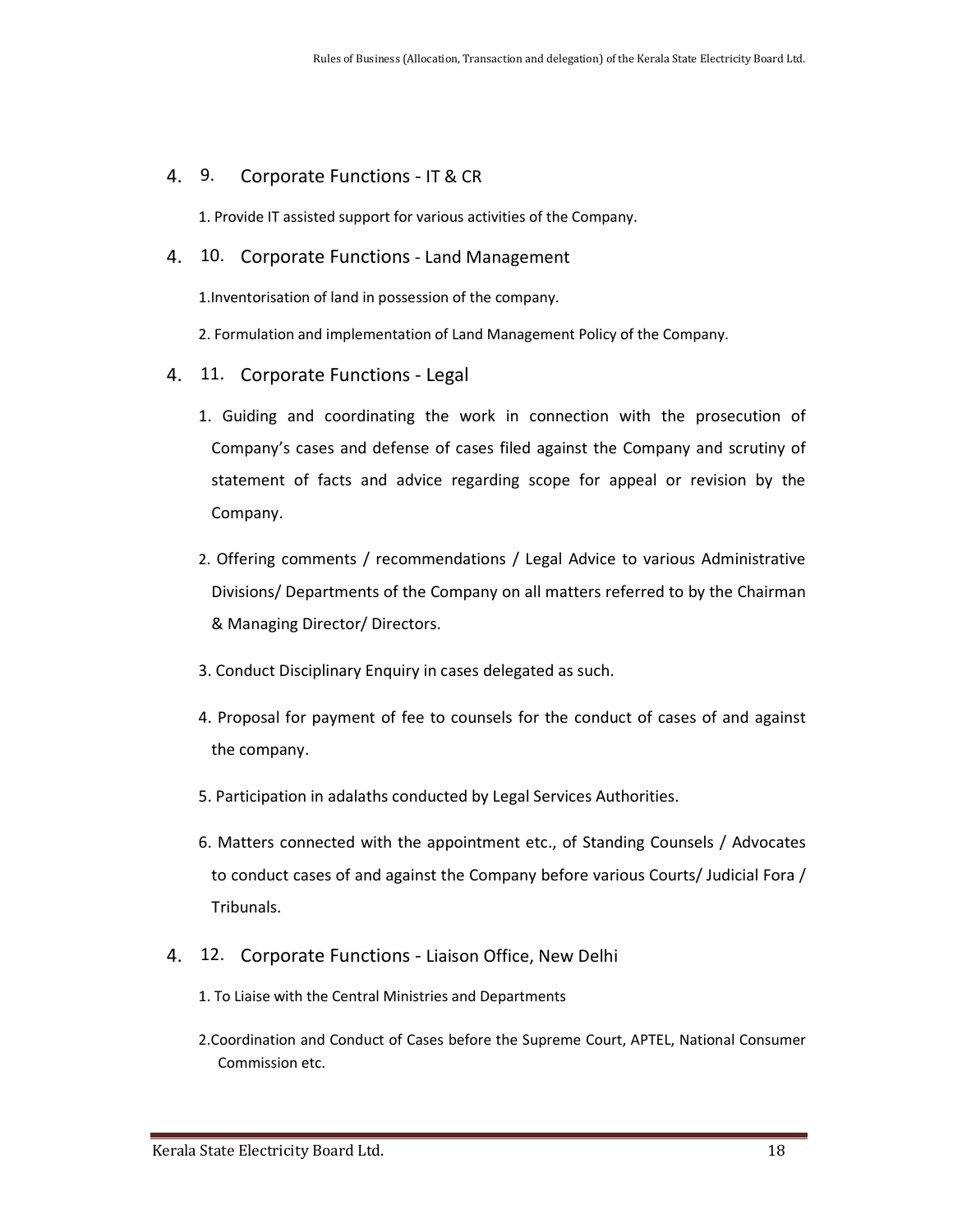4. 13. Corporate Functions - Master Trust(Pension)

1.Financing, Maintenance / upkeep and Control of Accounts and Accounting Records in respect of Master Trust for Pension.

- 2.Coordination and Conduct of functions of Master Trust including convening of the meetings of the Trust.
- 4. 14. Corporate Functions Personnel
	- 1. Personnel management.
	- 2. Industrial Relations and Labour Welfare activities.

3.Formulation of policies and norms related to employee transfer.

4.Welfare activities related to Women and Physically challenged employees, petty contractors

- 5. Management Employee Welfare Fund.
- 6. Settling Accident Compensation claims.
- 4. 15. Corporate Functions Planning
	- 1. Preparation and maintenance of data base for Planning.
	- 2. Preparation/ Modification / Revision of Delegation of Powers.
	- 3. Computerisation for planning and plan monitoring.
	- 4.Preparation of policies relating to organizational planning.
	- 5.Formulation of Development Plans, Prospective Plans.
	- 6.Identification and proposals for business diversification and optimal utilization of resources.
	- 7. Integration of planning activities of different Strategic Business Units (SBUs) and Common Corporate Functions.
	- 8. Examination of schemes / projects to be included in the plans.
	- 9. Monitoring and evaluation of Plan programmes.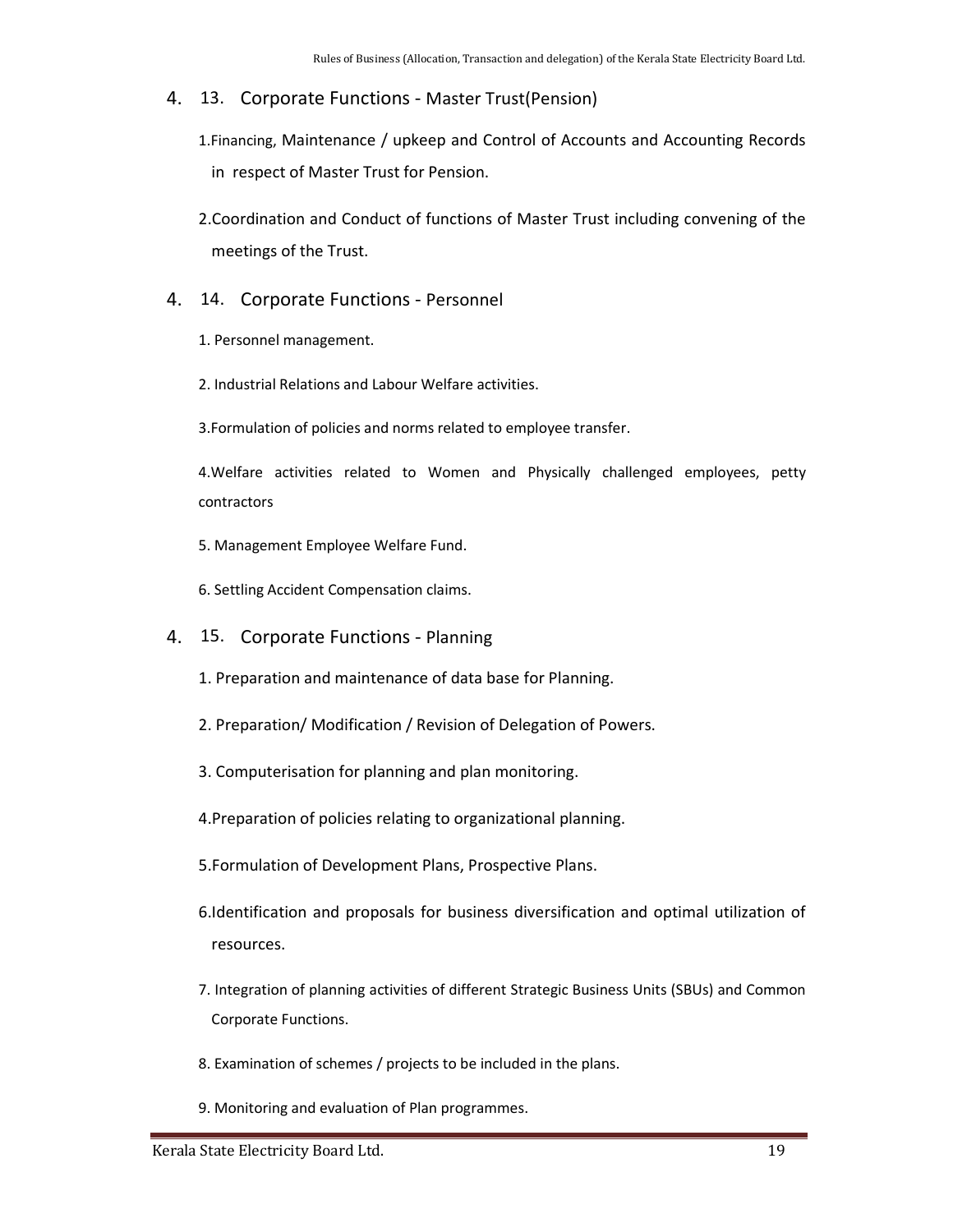#### 4. 16. Corporate Functions - Public Relations

- 1. Mass communication and Advertisement
- 2. Event Management and Exhibitions
- 4. 17. Corporate Functions Renewable Energy & Energy Savings
	- 1. Renewable Energy
	- 2. Energy Savings
	- 3.Installation of Roof top and ground mounted solar PV projects in KSEBL, Government Land and buildings, Local Self Government Departments and Collectorates right from surveying to the execution.
	- 4.Project Management Consultancy (PMC) and Engineering Procurement and Construction (EPC) contracts for execution of Energy Saving Projects for clients.
	- 5.Energy Auditing Service and Advice on Energy Savings

6.Implementation of Energy efficient pumps for agricultural irrigation and dewatering.

- 7.Funding and implementation of innovative power projects devised by young innovators.
- 8. Processing of connectivity and purchase agreement request from private wind and small hydro developers.

#### 4. 18. Corporate Functions - Revenue (HT & EHT)

- 1. The billing and collection monitoring of High Tension and Extra High Tension consumers, Licensees, captive power plants and railway traction, etc., and allied works.
- 2. Monthly billing of interstate wheeling charges and reactive energy charges,
- 3. Collection of Security deposit and additional Security deposit and its interest adjustments and accounting,

4. Follow up of revenue recovery and court cases pending before various courts/other forums.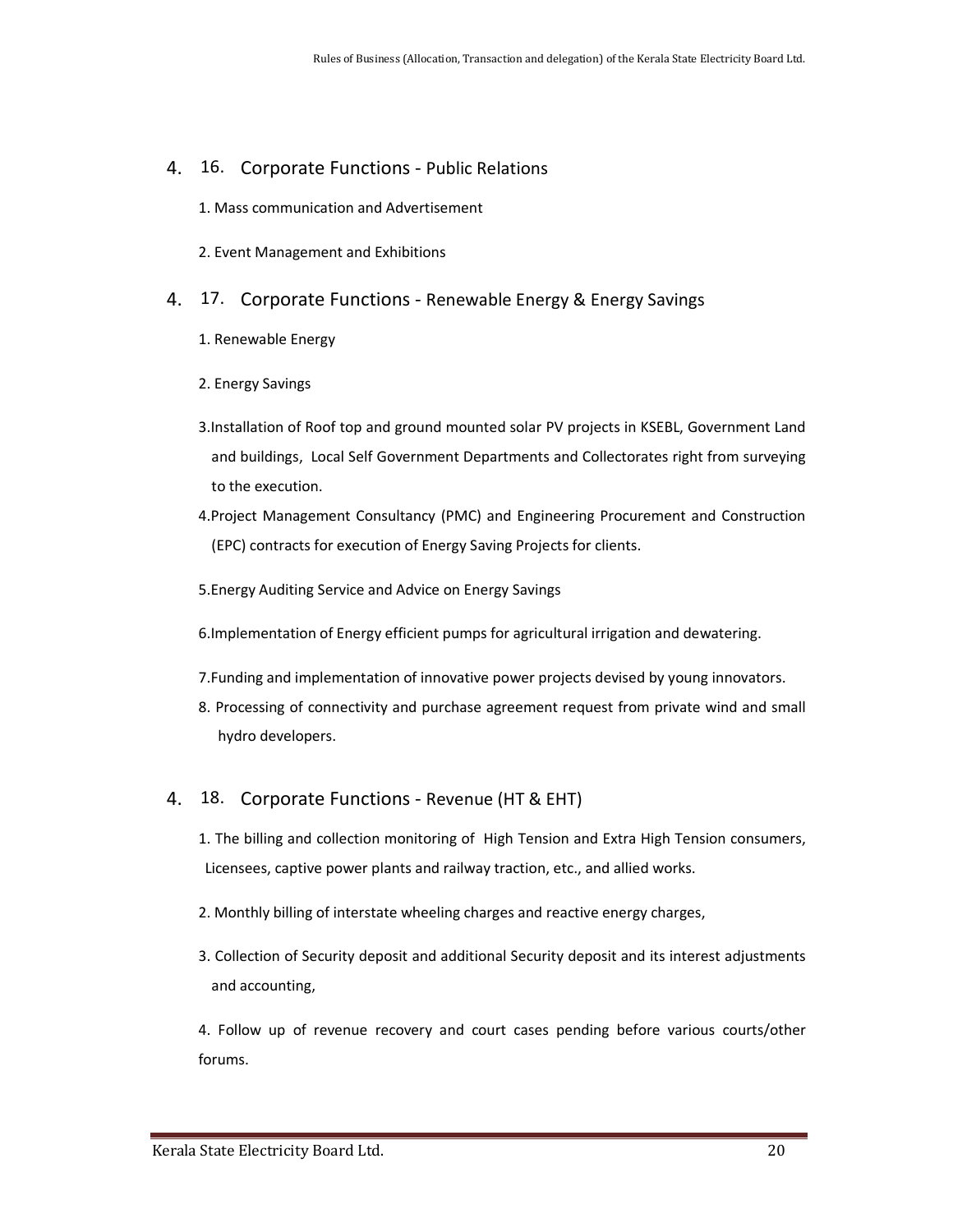# 4. 19. Corporate Functions - Safety

- 1. Implementation of a safety policy,
- 2. Safe work procedures,
- 3. Standardization of safety equipments and purchase,
- 4. Imparting safety training,
- 5. Conducting periodical inspections and audit,
- 6. Conducting safety committee meetings,
- 7. Inspection, analysis and reporting of accidents,
- 8. Liaison with electrical inspectorate, fire and safety department
- 4. 20. Corporate Functions SOURA Projects

1. Implementation of Solar Project s under Oorja Kerala Mission

4. 21. Corporate Functions - SPIN & Consultancy

1.Consultancy function related to civil works of other agencies including Government Departments.

- 4. 22. Corporate Functions Sports Cell
	- 1. Coordination of Sports activities
	- 2. Recommendation for Sports Quota Recruitment
- 4. 23. Corporate Functions -Supply Chain Management (SCM)
	- 1. Preparation of yearly Purchase Plan
	- 2. Centralized Procurement of distribution and transmission materials and raw materials required for the fabrication of line materials.
	- 3. Allocation and monitoring and review of flow of materials
- 4. 24. Corporate Functions Tariff
	- 1. Tariff and related regulatory matters
- 4. 25. Corporate Functions Vehicle Monitoring

1.Purchase, custody, maintenance and operation of company vehicles

2.Management of contract vehicles.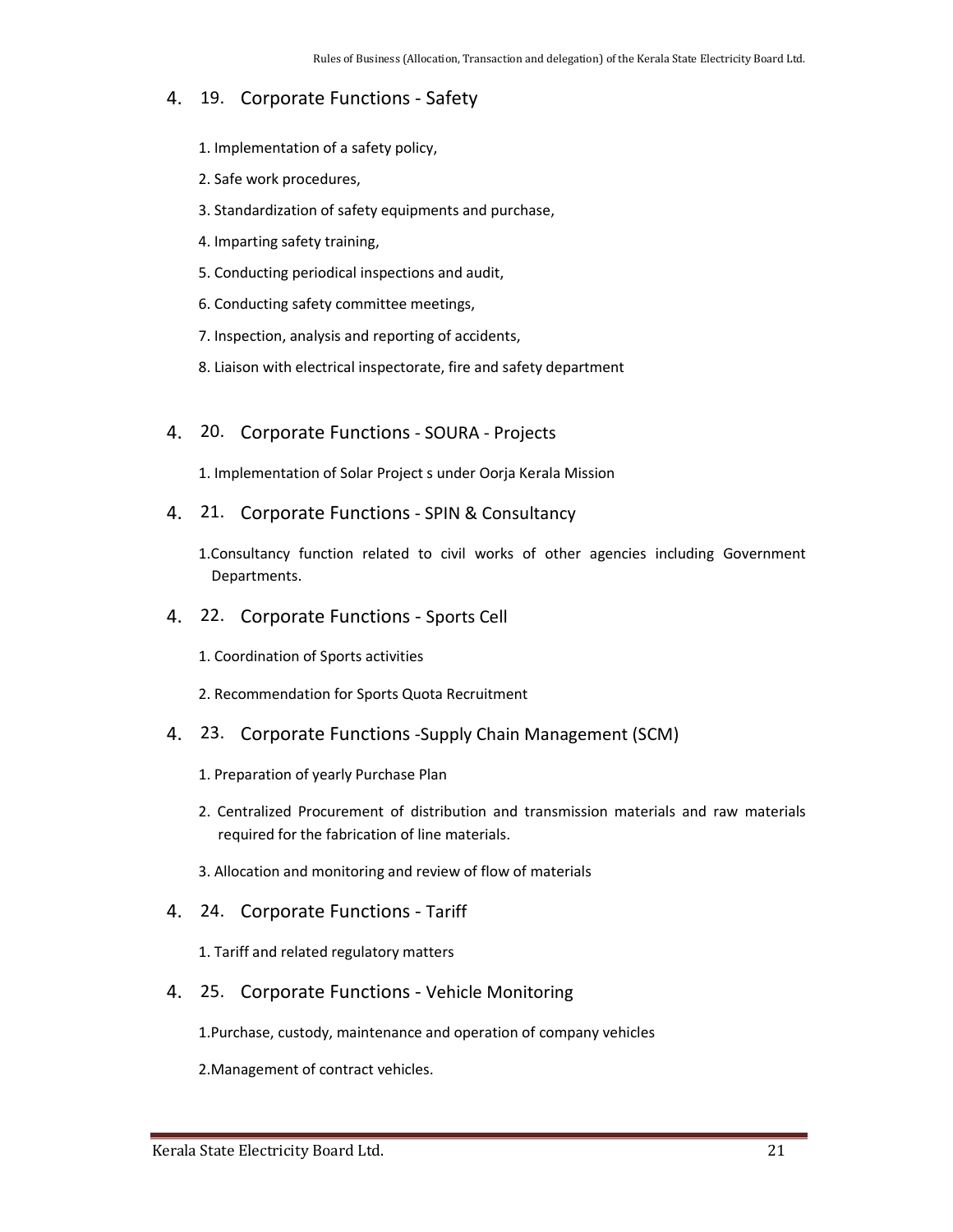- 4. 26. Corporate Functions Vigilance and Security
	- 1. To investigate and report corruption and misconduct of employees,
	- 2. Detection of Power theft and misuse by consumers
	- 3. Maintaining security of critical installations of KSEBL.
	- 4. Processing of papers in connection with departmental disciplinary actions on issues in which employees of and above the category of Executive Engineers / Accounts Officers / Finance Officers are involved.
- 4. 27. Corporate Functions -Welfare
	- 1. Employee Welfare
- Note: Any dispute in which subject / limits shall be handled by which department shall be referred to Chairman & Managing Director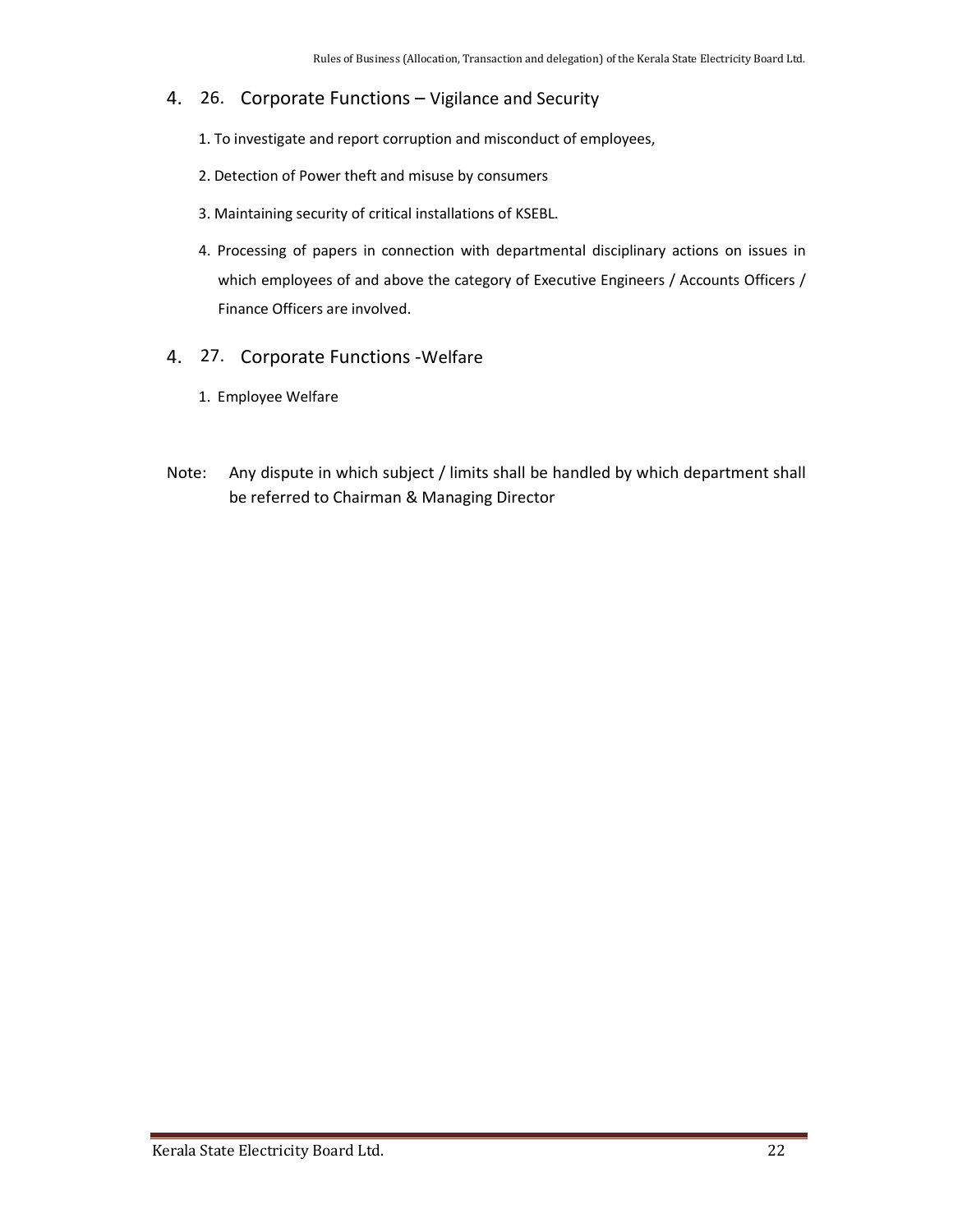#### **Second Schedule**

List of Directors and HoDs authorized to authenticate KSEBL decisions

(Read Rule 8)

#### **Part I: Committee of Full Time Directors**

As delegated by Board of Directors

#### **Part II: SBUs & Departments**

| 1. |    |    | Transmission (SBU-T)                         | <b>Head of Departments</b>                                            |
|----|----|----|----------------------------------------------|-----------------------------------------------------------------------|
|    | 1. | 1. | Corporate Office<br>(Office of the Director) | Director                                                              |
|    |    |    | Departments                                  |                                                                       |
|    | 2. |    | <b>Transmission - Field Offices</b>          |                                                                       |
|    |    | 1. | <b>Regional Office</b>                       | <b>Chief Engineer</b><br>(Reporting to Director in charge of the SBU) |
|    |    | 2. | Circles                                      | Deputy Chief Engineer<br>(Reporting to Chief Engineer)                |
|    |    | 3. | <b>Divisions</b>                             | <b>Executive Engineer</b><br>(Reporting to Deputy Chief Engineer)     |
|    | 3. |    | <b>System Operation - Field Offices</b>      |                                                                       |
|    |    | 1. | <b>Regional Office</b>                       | <b>Chief Engineer</b><br>(Reporting to Director in charge of the SBU) |
|    |    | 2. | Circles                                      | Deputy Chief Engineer<br>(Reporting to Chief Engineer)                |
|    |    | 3. | <b>Divisions</b>                             | <b>Executive Engineer</b><br>(Reporting to Deputy Chief Engineer)     |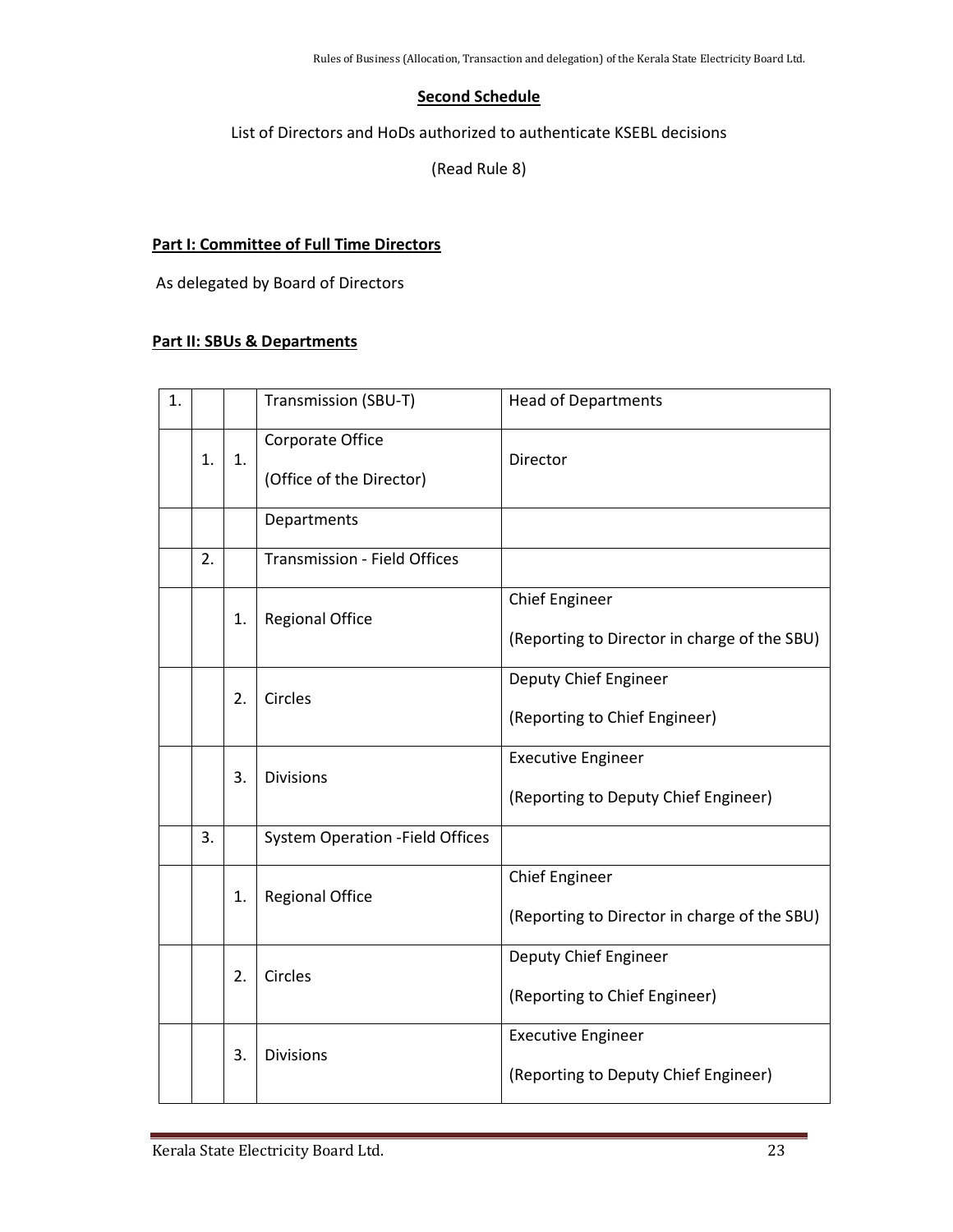| 2. |    |    | Unit-<br>Strategic<br>business<br>Generation (SBU-G)                                                                             | <b>Head of Departments</b>                                            |
|----|----|----|----------------------------------------------------------------------------------------------------------------------------------|-----------------------------------------------------------------------|
|    | 1. | 1. | Unit-<br>Strategic<br><b>Business</b><br>(SBU-<br>Generation(Electrical)<br>G(E)<br>Corporate Office (Office of the<br>Director) | Director                                                              |
|    |    |    | <b>Departments - Field Offices</b><br>Strategic<br>Unit-<br><b>Business</b><br>Generation(Electrical)<br>(SBU-<br>G(E)           |                                                                       |
|    |    | 2. | Projects- Electrical Design                                                                                                      | <b>Chief Engineer</b>                                                 |
|    |    | 3. | Generation                                                                                                                       |                                                                       |
|    |    |    | 1.Regional Office                                                                                                                | <b>Chief Engineer</b><br>(Reporting to Director in charge of the SBU) |
|    |    |    | 2.Circles                                                                                                                        | Deputy Chief Engineer<br>(Reporting to Chief Engineer)                |
|    |    |    | 3.Divisions                                                                                                                      | <b>Executive Engineer</b><br>(Reporting to Deputy Chief Engineer)     |
|    | 2. | 1. | Strategic<br><b>Business</b><br>Unit-<br>Generation(Civil) (SBU-G(C))<br>Corporate Office (Office of the<br>Director)            | Director                                                              |
|    |    |    | <b>Departments - Field Offices</b><br>Strategic<br>business<br>Unit-<br>Generation(Civil) (SBU-G(C))                             |                                                                       |
|    |    | 2. | DRIP & Dam Safety                                                                                                                | <b>Chief Engineer</b><br>(Reporting to Director in charge of the SBU) |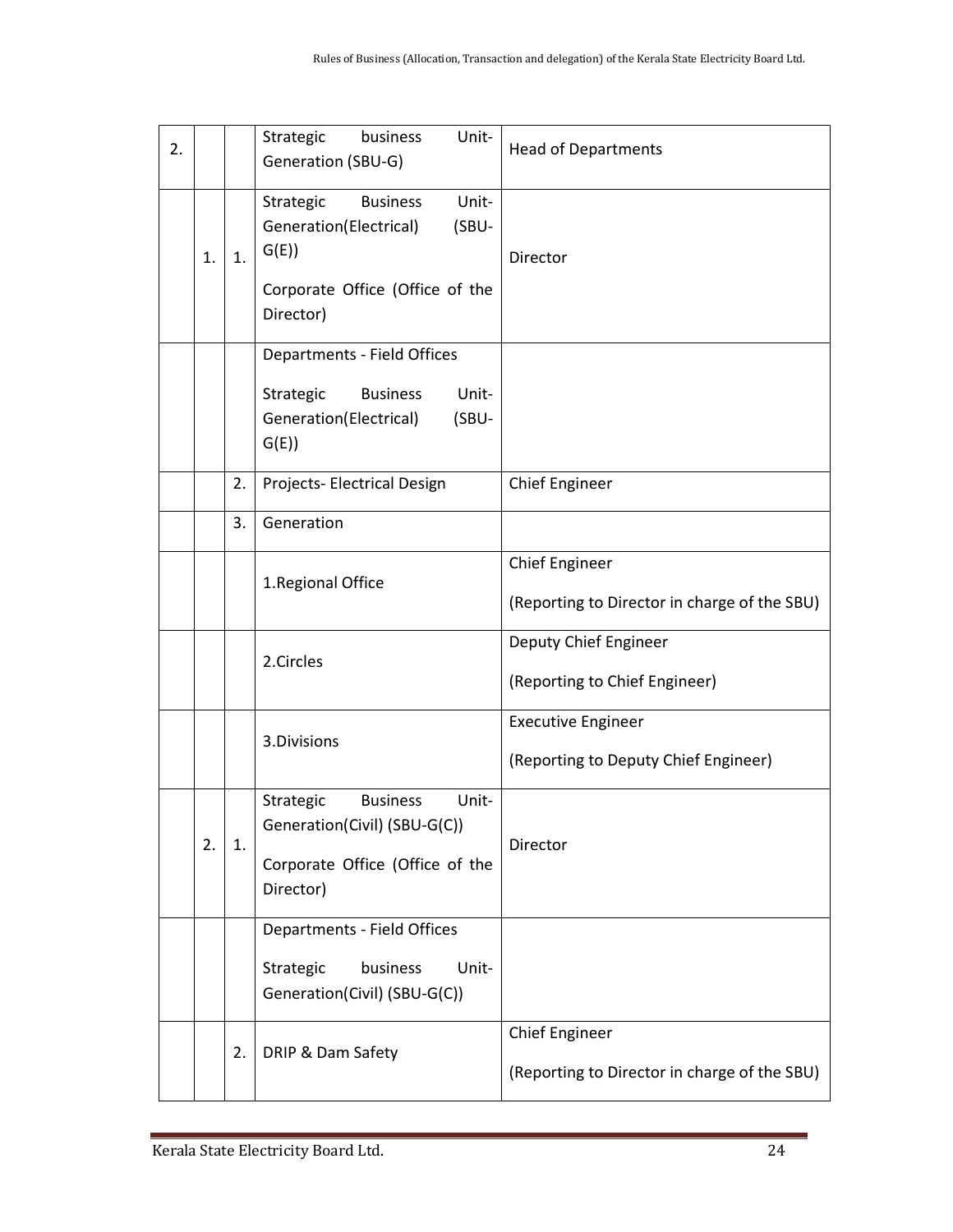| 3. | Projects- Civil Design | Chief Engineer<br>(Reporting to Director in charge of the SBU)    |
|----|------------------------|-------------------------------------------------------------------|
| 4. | Civil Construction     |                                                                   |
|    | 1. Regional Office     | Chief Engineer<br>(Reporting to Director in charge of the SBU)    |
|    | 2.Circles              | Deputy Chief Engineer<br>(Reporting to Chief Engineer)            |
|    | 3. Divisions           | <b>Executive Engineer</b><br>(Reporting to Deputy Chief Engineer) |

| 3. |    |    | Strategic<br>Unit-<br>business<br>Distribution (SBU-D) | <b>Head of Departments</b>                                                                                 |
|----|----|----|--------------------------------------------------------|------------------------------------------------------------------------------------------------------------|
|    | 1. | 1. | Corporate Office(Office of the<br>Director)            | Director                                                                                                   |
|    |    |    | Departments                                            |                                                                                                            |
|    | 2. |    | <b>Distribution Field Offices</b>                      |                                                                                                            |
|    |    | 1. | <b>Regional Office</b>                                 | <b>Chief Engineer</b><br>(Reporting to Director in charge of the SBU)                                      |
|    |    | 2. | Circles                                                | Deputy Chief Engineer<br>(Reporting to Chief Engineer)                                                     |
|    |    | 3. | <b>Divisions</b>                                       | <b>Executive Engineer</b><br>(Reporting to Deputy Chief Engineer)                                          |
|    |    | 4. | <b>Sub Divisions</b>                                   | <b>Assistant Executive Engineer</b><br>(Reporting to Executive Engineer)                                   |
|    |    | 5. | <b>Sections</b>                                        | <b>Assistant Engineer</b><br>(Reporting to Executive Engineer through<br>the Assistant Executive Engineer) |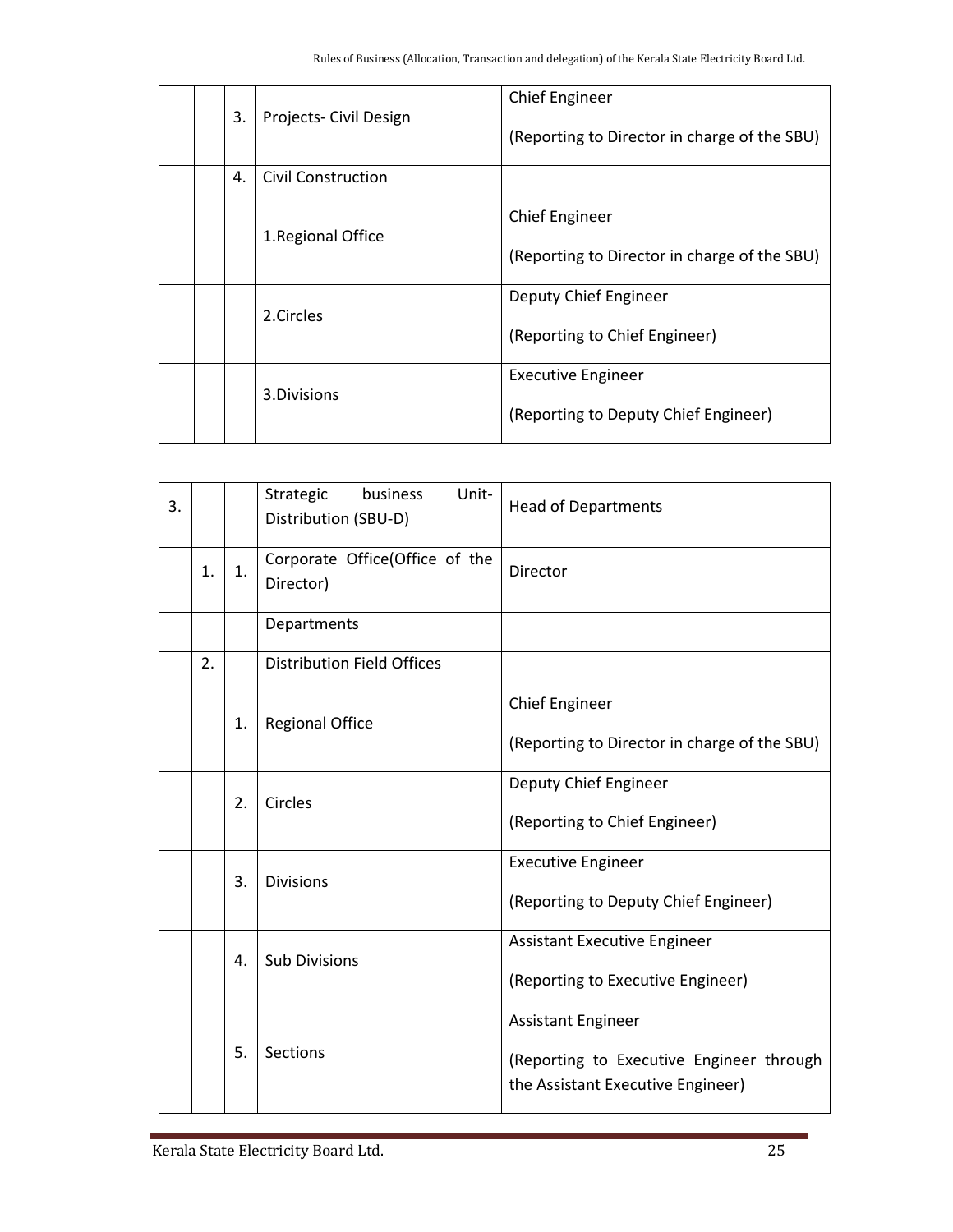| 4. |     | <b>Corporate Functions-</b><br>Departments           | Director in Charge               | <b>Head of Departments</b>                             |
|----|-----|------------------------------------------------------|----------------------------------|--------------------------------------------------------|
|    | 1.  | Administration                                       | Chairman & Managing<br>Director  | Secretary (Administration)                             |
|    | 2.  | <b>Centrally Aided</b><br>Projects                   | Director(Distribution)           | <b>Chief Engineer</b>                                  |
|    | 3.  | Commercial                                           | Director(Finance)                | <b>Chief Engineer</b>                                  |
|    | 4.  | <b>Company Secretarial</b><br>(Corporate Affairs)    | Chairman & Managing<br>Director  | <b>Company Secretary</b>                               |
|    | 5.  | <b>Finance and Accounts</b>                          | Director(Finance)                | <b>Financial Adviser</b>                               |
|    | 6.  | House Keeping (Civil<br>& Electrical<br>Maintenance) | Director (Generation -<br>Civil) | Chief Engineer (Civil<br>Construction - South)         |
|    | 7.  | <b>HRM</b>                                           | Chairman & Managing<br>Director  | <b>Chief Engineer</b>                                  |
|    | 8.  | <b>Internal Audit</b>                                | Director(Finance)                | <b>Chief Internal Auditor</b>                          |
|    | 9.  | IT & CR                                              | Director(Distribution)           | <b>Chief Engineer</b>                                  |
|    | 10. | Land Management                                      | Director(Generation -<br>Civil)  | <b>Chief Coordinator</b>                               |
|    | 11. | Legal                                                | Chairman & Managing<br>Director  | Legal Advisor & Disciplinary<br><b>Enquiry Officer</b> |
|    | 12. | Liaison Office, New<br>Delhi                         | Chairman & Managing<br>Director  | Liaison Officer                                        |
|    | 13. | <b>Master Trust(Pension)</b>                         | Director(Finance)                | <b>Financial Adviser</b>                               |
|    | 14. | Personnel                                            | Chairman & Managing<br>Director  | <b>Chief Personnel Officer</b>                         |
|    | 15. | Planning                                             | Director (Planning)              | <b>Chief Engineer</b>                                  |
|    | 16. | <b>Public Relations</b>                              | Chairman & Managing<br>Director  | <b>Public Relations Officer</b>                        |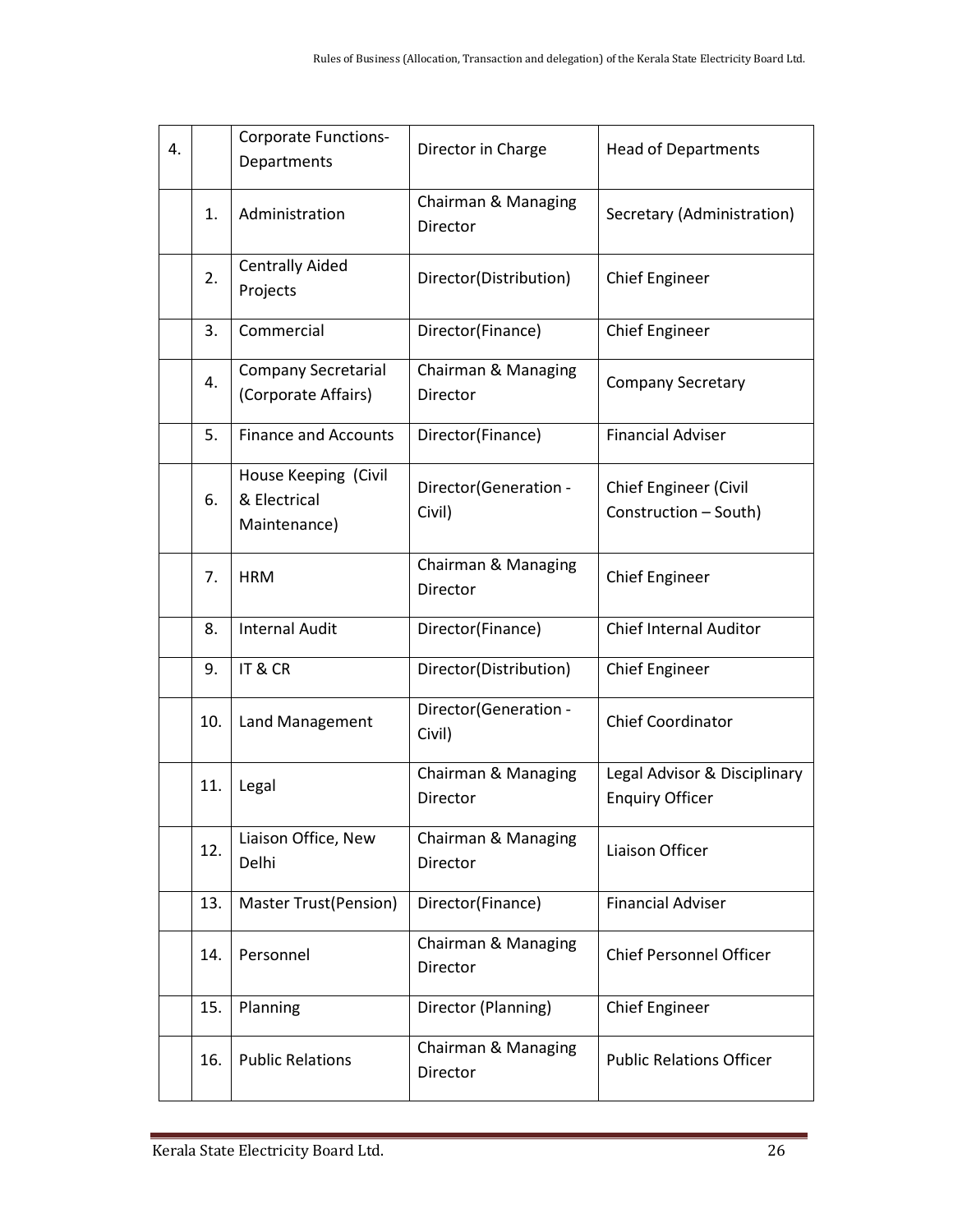| 17. | Renewable Energy &<br><b>Energy Savings</b> | Director(REES)                  | <b>Chief Engineer</b>                    |
|-----|---------------------------------------------|---------------------------------|------------------------------------------|
| 18. | Revenue (HT & EHT)                          | Director(Finance)               | Special Officer (Revenue)                |
| 19. | Safety                                      | Director(Safety)                | <b>Safety Commissioner</b>               |
| 20. | <b>SOURA - Projects</b>                     | Director(SOURA)                 | Nodal Officer (Deputy Chief<br>Engineer) |
| 21. | <b>SPIN &amp; Consultancy</b>               | Director(Generation<br>Civil))  | <b>Chief Engineer</b>                    |
| 22. | Sports Cell                                 | Director(Sports)                | <b>Sports Coordinator</b>                |
| 23. | Supply Chain<br>Management (SCM)            | Director(SCM)                   | <b>Chief Engineer</b>                    |
| 24. | <b>Tariff</b>                               | Director(Finance)               | <b>Chief Engineer</b>                    |
| 25. | <b>Vehicle Monitoring</b>                   | Chairman & Managing<br>Director | Secretary (Administration)               |
| 26. | Vigilance and Security                      | Chairman & Managing<br>Director | <b>Chief Vigilance Officer</b>           |
| 27. | Welfare                                     | Director (Welfare)              | <b>Chief Personnel Officer</b>           |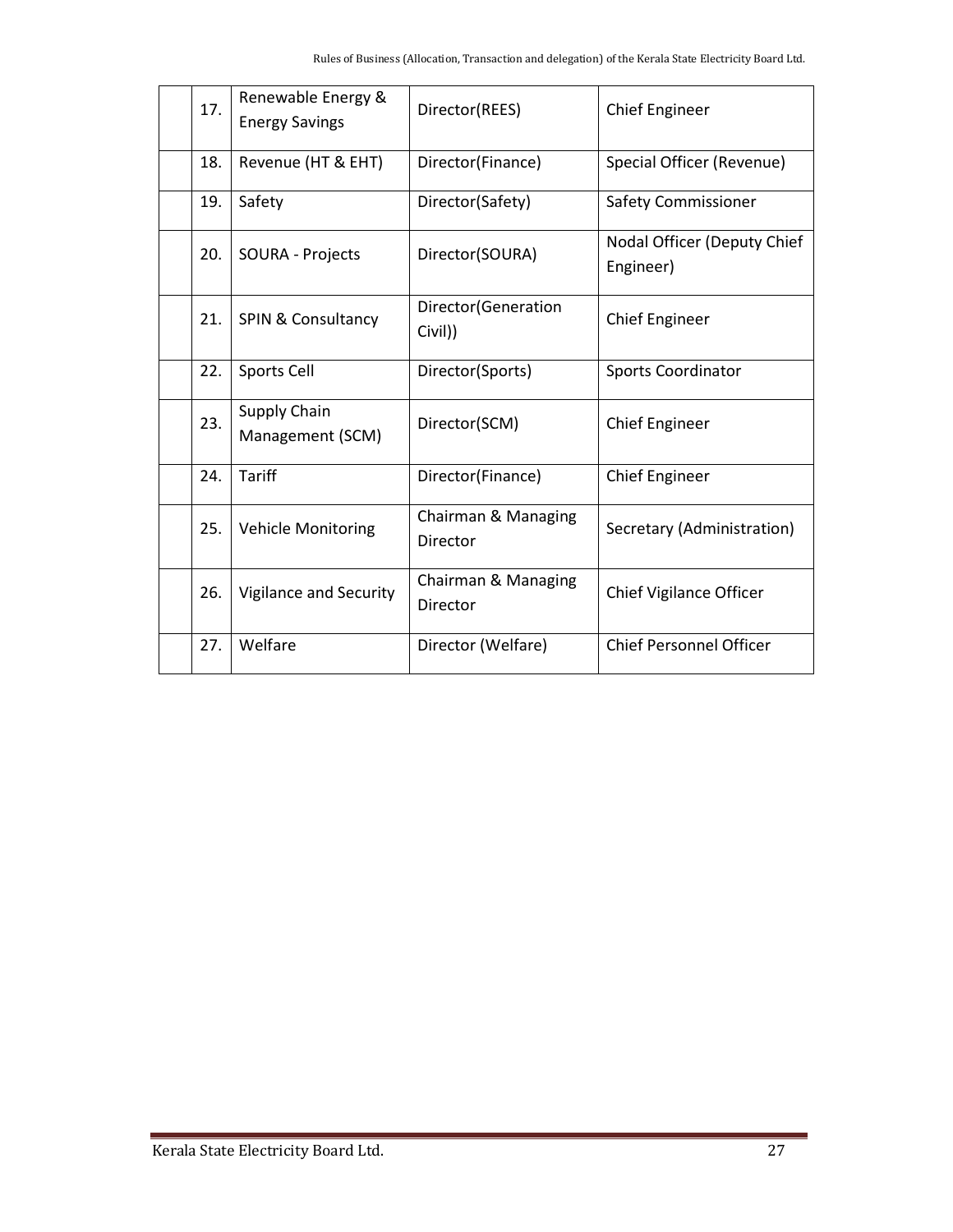# **Third Schedule**

List of matters to be invariably referred to decision of the Board of Directors

#### (Read Rule 9)

1.All items which are not otherwise delegated to FTD / CHAIRMAN & MANAGING DIRECTOR/ Directors/ HODs concerned.

2. Proposals involving alterations/ amendments in the Memorandum and Articles of Association

3. Matters requiring Policy Decisions

4.Proposals involving any important change of policies and practices

5. Matters which are mandatorily to be decided upon by the Board of Directors as per the provisions of the Companies Act, 2013 and Rules thereunder

6. Matters which are mandatorily to be decided upon by the Board of Directors as per the provisions of the Memorandum and Articles of Association of the Company.

7. Proposals for the appointment of Directors and Key Managerial Personnel

- 8. Approval of Annual Accounts
- 9. Appointment of Auditors including Cost Auditors, Secretarial Auditors and Internal Auditor

10. Proposals involving important changes in the Administrative system of the Company

11. Proposals for creation of new offices and new posts

12.Proposals involving the abandonment of existing revenues when the amount of revenue to be foregone, exceeds Rs. 1 lakh per annum recurring or Rs. 5 lakhs non-recurring or when the scheme involves a change of policy

13.Cases raising questions of policy and all cases of administrative importance not already covered in anywhere of this Third Schedule

14. Cases which may affect the relations of the Company with the Government of Kerala, Government of India, the Supreme Court or the High Court

15.All proposals for a substantial increase or diminution of the powers of Heads of Departments

16. Proposals for amendment / revision of

i) Scheme for Compassionate Appointments

ii) Guidelines / policies for transfer of employees / officers

iii) For revision of service conditions including pay revision and pension revisions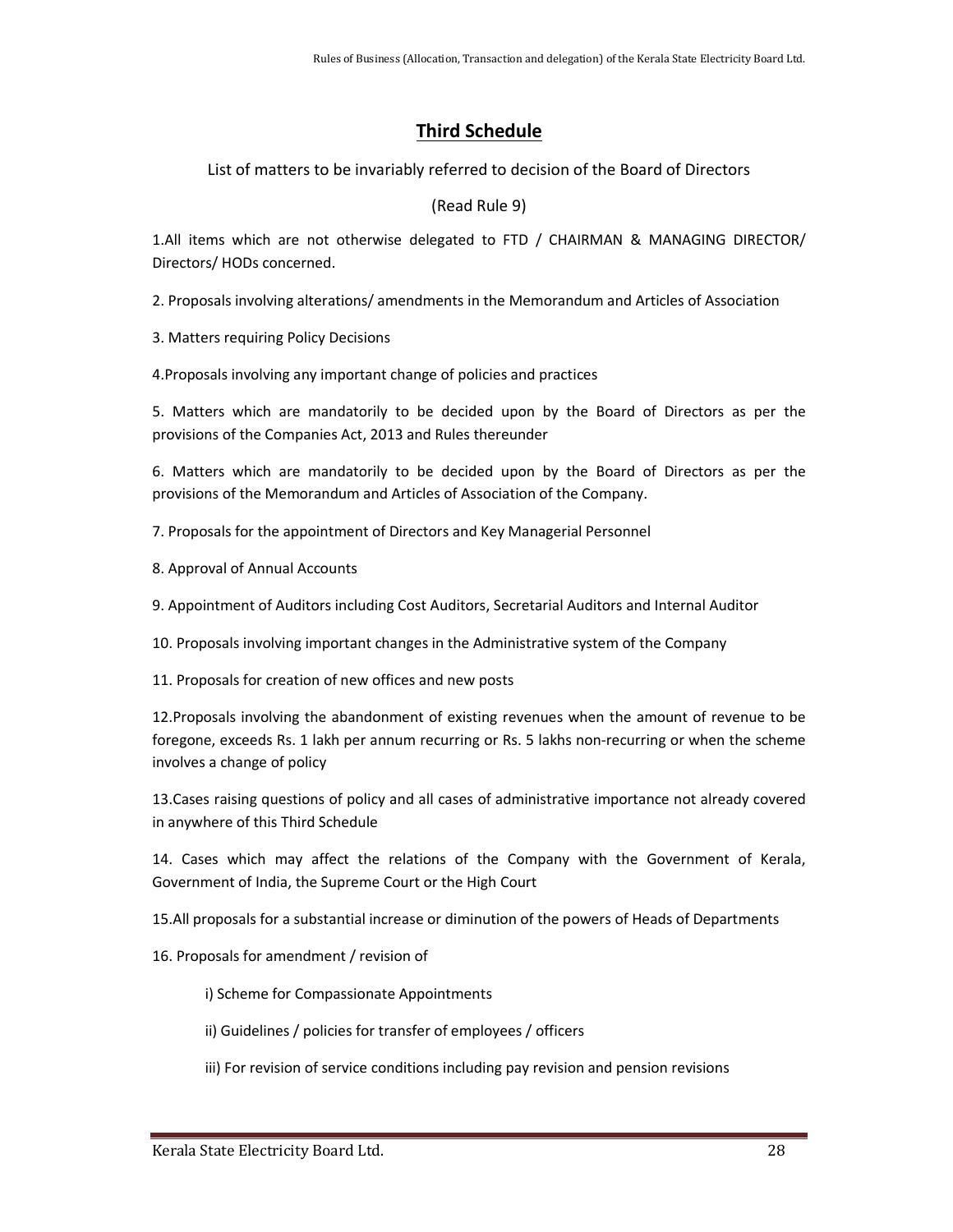# **Fourth Schedule**

Docket sheet for cases considered for Board / Sub Committees of KSEBL

### **Draft Note to Board of Directors/Full Time Directors**

| Sl. No         | <b>Particulars</b>                                 | <b>Details</b> |
|----------------|----------------------------------------------------|----------------|
| $\mathbf{1}$   | File No                                            |                |
| $\overline{2}$ | Subject                                            |                |
| 3              | <b>Abstract/Point for Decision</b>                 |                |
| 4              | <b>Referred Files/Documents</b>                    |                |
| 5              | Annexures                                          |                |
| 6              | <b>Financial Commitment If any</b>                 |                |
| 7              | Whether concurrence of Director (Finance) obtained | Yes/No         |
| 8              | Is there any legal issues                          | Yes/No         |
| 9              | If yes, Remarks of LA&DEO obtained                 |                |
| 10             | Is there any proposal for Purchase                 | Yes/No         |
| 11             | If yes, whether placed in Purchase Committee and   |                |
|                | remarks of Purchase Committee                      |                |
| 12             | Initiated on (Date)                                |                |
| 13             | Originated by (SBU/Department)                     |                |
| 14             | Approval by                                        | FTD/DB         |
| 15             | Initials of Chairman & Managing Director           |                |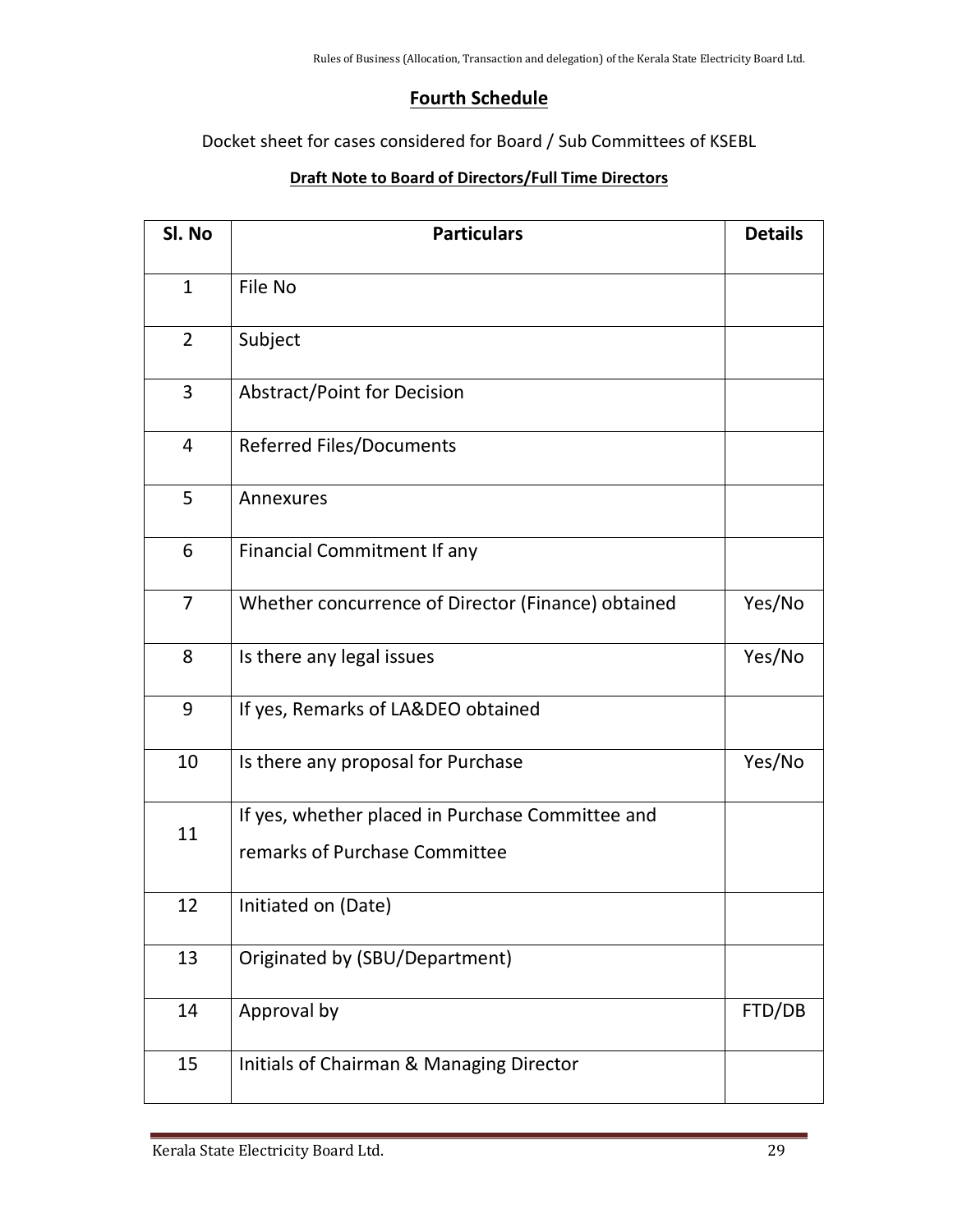# **Fifth Schedule**

# Powers delegated with the Chairman & Managing Director

# (Read Rule 25)

| SI.No. | <b>Power delegation</b>                                                                                                                                                                                                                                                                                                                                                           | Delegation.                          |
|--------|-----------------------------------------------------------------------------------------------------------------------------------------------------------------------------------------------------------------------------------------------------------------------------------------------------------------------------------------------------------------------------------|--------------------------------------|
| 1.     | Paying for the costs, charges and expenses for<br>maintaining the establishment, registration and<br>regulatory charges of the Company                                                                                                                                                                                                                                            | Upto Rs.5 lakhs at a time.           |
| 2.     | To purchase or acquire any property, rights or<br>privileges which is authorized by the Board of<br>Directors at such price or consideration approved<br>by the Board of Directors.                                                                                                                                                                                               | Rs.10 crore at a time.               |
| 3.     | To pay for any property, rights or privileges<br>acquired by or services rendered to the Company,<br>either wholly or in part, in cash or mortgages may<br>be either specifically charged upon all or any part<br>of the property of the Company and its uncalled<br>capital.                                                                                                     | Upto Rs.10 crore at a time.          |
| 4.     | To secure the fulfilment of any contracts of<br>engagements entered into by the Company, by<br>mortgage or charge of all or any of the property of<br>Company and its uncalled capital for the time<br>being or in such manner as they may think fit.                                                                                                                             | Full powers on approval of<br>Board. |
| 5.     | To accept from any member so far as may be<br>permissible by law, surrender of his shares or any<br>part thereof, on such terms and conditions as may<br>be decided by the Board.                                                                                                                                                                                                 | As approved by the Board.            |
| 6.     | To appoint any person to accept and hold in trust $\vert$ Upto Rs.5 crore of value at<br>for the Company any property belonging to the<br>Company, or in which it is interested or for any<br>other purposes and to execute and to do all such<br>deeds and things as may be required in relation to<br>any such trust and to provide for<br>the<br>remuneration of such trustees | a time.                              |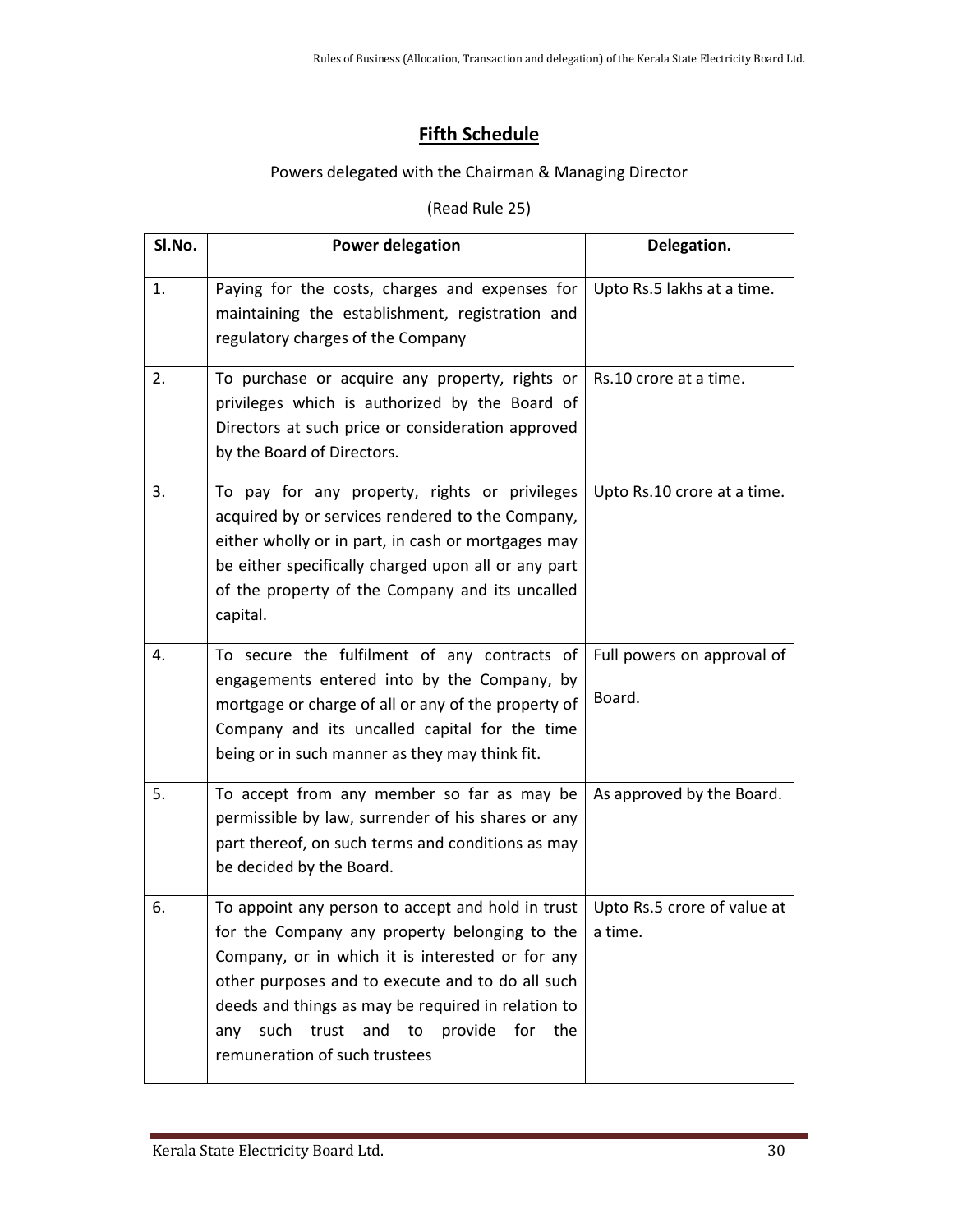| 7.<br>8. | To institute, conduct, defend, compound or<br>abandon any legal proceedings or against the<br>Company and also compound and allow time for<br>payment or satisfaction of any debts due and of<br>any claims or demands by or against the Company<br>and to refer any differences to arbitration either<br>according to Indian law or according to foreign law<br>and either in India or abroad and observe and<br>perform or challenge any awards made thereon.<br>To make and give receipts, release and other | Upto a valuation of Rs.10<br>crore at a time.<br>Full powers.                                                                                       |
|----------|-----------------------------------------------------------------------------------------------------------------------------------------------------------------------------------------------------------------------------------------------------------------------------------------------------------------------------------------------------------------------------------------------------------------------------------------------------------------------------------------------------------------|-----------------------------------------------------------------------------------------------------------------------------------------------------|
|          | discharges for money payable to the Company and<br>for the claims and demands of the Company.                                                                                                                                                                                                                                                                                                                                                                                                                   |                                                                                                                                                     |
| 9.       | Subject to the applicable provisions of the Act, to<br>invest and deal with any monies of the Company<br>not immediately required for the puposes<br>therefore, upon such security or without security<br>and in such manner as they may think fit, and<br>from time to time to vary or realize such<br>investment.                                                                                                                                                                                             | Upto Rs.10 crore at a time.                                                                                                                         |
|          |                                                                                                                                                                                                                                                                                                                                                                                                                                                                                                                 | To a value of Rs.20 crore                                                                                                                           |
| 10.      | To execute in the name of and on behalf of the<br>Company, in favour of any Director or other<br>persons who may incur or about to incur any<br>personal liability, whether as principal or surety,<br>for the benefit of the Company, such mortgages of<br>the Company's property (present and future) as<br>they think fit and any such mortgage may contain<br>power of sale and such other powers, provisions,<br>covenants and agreements as shall be agreed<br>upon by the Board.                         | under<br>information/approval<br>to<br>the Board.                                                                                                   |
| 11.      | To determine from time to time who shall be<br>entitled to sign on the Company's behalf, bills,<br>notes, receipts, acceptances, endorsements,<br>cheques, dividend warrants, releases, contracts<br>and documents and to give the necessary<br>authority for such purpose.                                                                                                                                                                                                                                     | Chairman<br>&<br>Managing<br>Director<br>decide<br>to<br>for<br>delegation<br>authentication upto Rs.10<br>crore in consultation with<br>the Board. |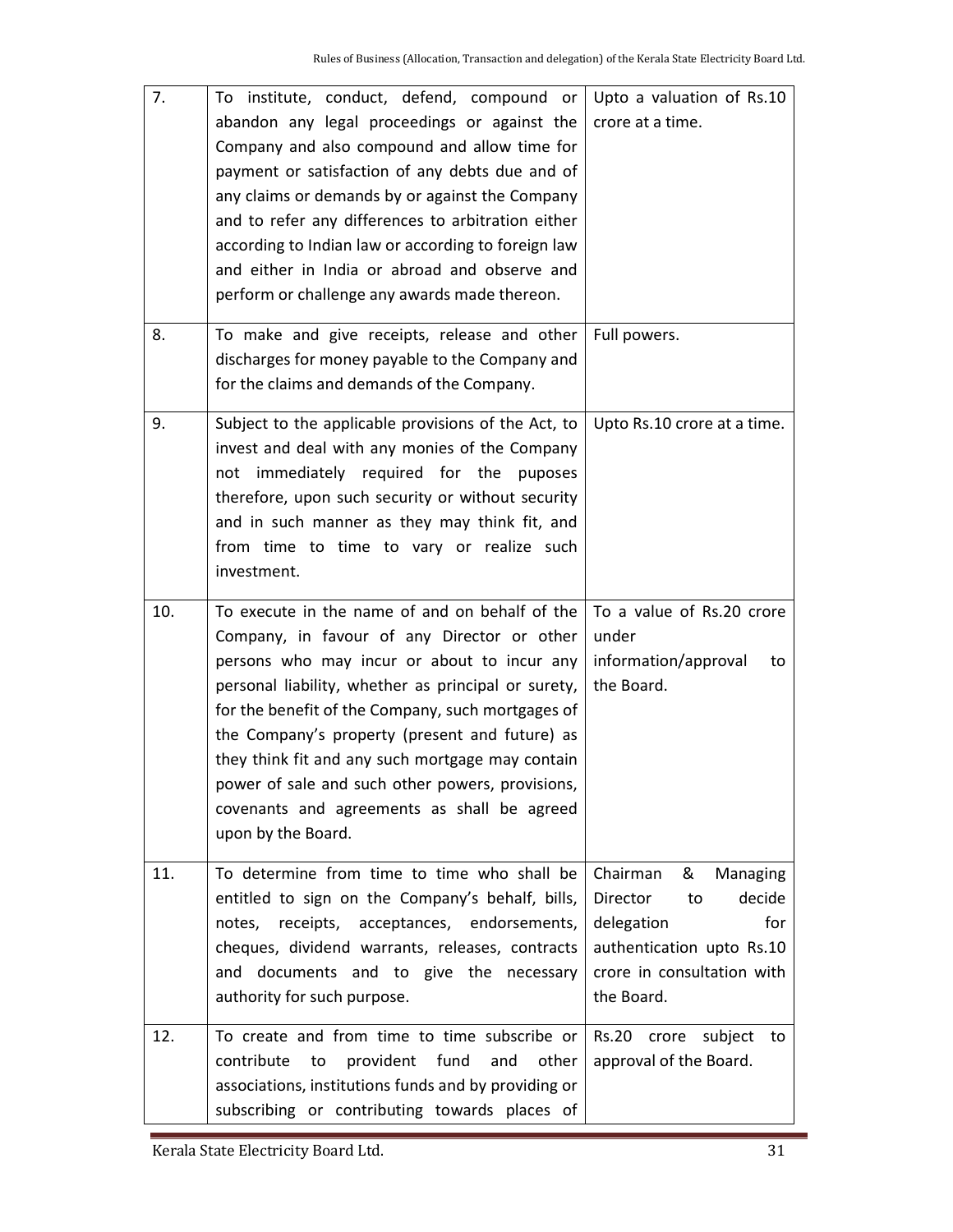|     | instructions<br>and recreation, hospitals<br>and<br>dispensaries, medical and other attendance and<br>other assistance as the Board shall think fit, and<br>subject to the provisions of Sections 181 of the Act<br>to subscribe or contribute or otherwise to assist or<br>to guarantee money to charitable, benevolent,<br>religious, scientific, national or other institutions<br>or objects which shall have any moral or other<br>claim to support or aid by the Company, either by<br>reason or loyalty of operation or public and<br>general utility or otherwise.                                                                                                                                                                                                                                                                                                                                                                                                                                                                                                                                                                                               |                                                                                                                                                                          |
|-----|--------------------------------------------------------------------------------------------------------------------------------------------------------------------------------------------------------------------------------------------------------------------------------------------------------------------------------------------------------------------------------------------------------------------------------------------------------------------------------------------------------------------------------------------------------------------------------------------------------------------------------------------------------------------------------------------------------------------------------------------------------------------------------------------------------------------------------------------------------------------------------------------------------------------------------------------------------------------------------------------------------------------------------------------------------------------------------------------------------------------------------------------------------------------------|--------------------------------------------------------------------------------------------------------------------------------------------------------------------------|
| 13. | Before recommending any dividend, to set aside<br>out of the profits of the Company, such sums as<br>they may think proper towards any fund or<br>account including without limitation, depreciation<br>fund, an insurance fund, reserve fund, sinking<br>fund or any special fund to meet contingencies, or<br>towards redemption of any debentures or<br>debenture stock, or for special dividends, or for<br>equalising dividends, or for preparing, improving,<br>extending and maintaining any of the property of<br>the Company, or for such other purposes as the<br>Board may in their absolute discretion, think<br>conducive to the interest of the Company. Subject<br>to the provisions of Section 179 of the Act, till<br>such time the amounts so set aside are required<br>for specified purposes, to invest the several sums<br>so set aside or so much thereof as required to be<br>invested upon such investments and dispose,<br>apply and expend all or any part thereof for the<br>benefit of the Company, in such manner and for<br>such purposes as the Board in their absolute<br>discretion, think conducive to the interest of the<br>Company. | Full powers.                                                                                                                                                             |
| 14. | To appoint and at their discretion, remove or<br>suspend such officers, secretaries, assistants,<br>supervisors, scientists, technicians, engineers,<br>consultants, legal, medical or economic advisors,<br>research workers, labourers, clerks, agents and<br>servants for the permanent, temporary or special                                                                                                                                                                                                                                                                                                                                                                                                                                                                                                                                                                                                                                                                                                                                                                                                                                                         | Chairman<br>&<br>Managing<br>Director to be appointing /<br>disciplinary authority of all<br>Officers from those in the<br>rank and pay of Assistant<br>Engineer<br>(all |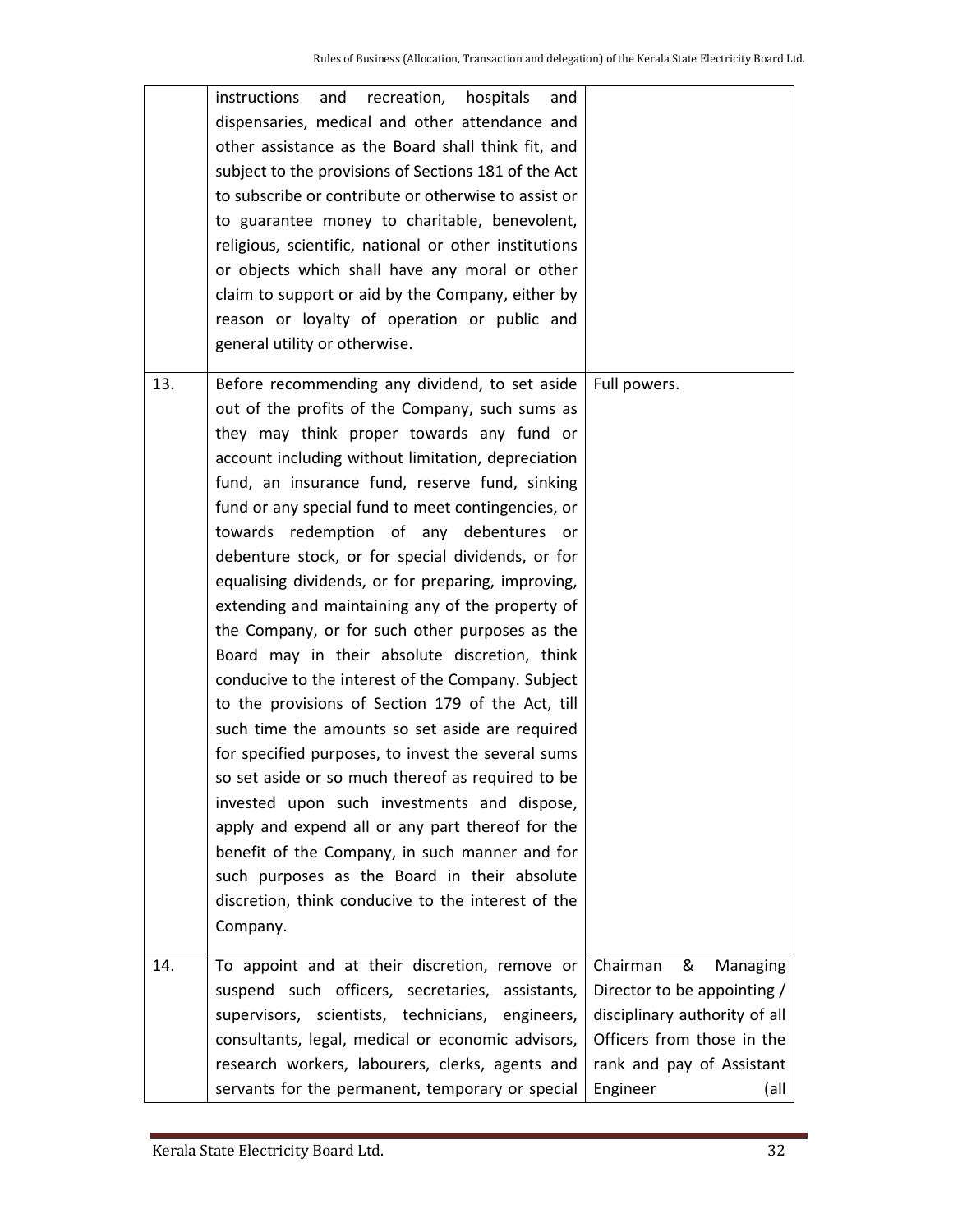|     | services as they may from time to time think fit,  | cadres)/equivalent<br>pay    |
|-----|----------------------------------------------------|------------------------------|
|     | and to determine their powers and duties and fix   | scales<br>Heads<br>to<br>οf  |
|     | their salaries, or emoluments or remuneration,     | Departments,<br>provided     |
|     | and to acquire security in such instances for such | that imposition of major     |
|     | amounts as they may think fit.                     | penalties on any Officer     |
|     |                                                    | shall be only with the       |
|     |                                                    | approval of the Board of     |
|     |                                                    | Directors.<br>For<br>ranks   |
|     |                                                    | subordinate to Assistant     |
|     |                                                    | Engineer/equivalent cases    |
|     |                                                    | involving<br>dismissal/      |
|     |                                                    | removal may be in the        |
|     |                                                    | of<br>Board<br>purview<br>of |
|     |                                                    | Directors. The Chairman      |
|     |                                                    | Managing Director<br>and     |
|     |                                                    | shall<br>be competent to     |
|     |                                                    | institute instruments and    |
|     |                                                    | recognize performance of     |
|     |                                                    | permanent<br>employees       |
|     |                                                    | upon recommendation of       |
|     |                                                    | HoD/Director<br>the<br>in    |
|     |                                                    | charge to the extent of      |
|     |                                                    | Rs.25,000 at an instance     |
|     |                                                    | subject to a ceiling of Rs.5 |
|     |                                                    | lakhs per financial year.    |
|     |                                                    |                              |
| 15. | At any time and from time to time by power of      | Full<br>under<br>powers      |
|     | Attorney under the seal of the Company, or         | information to the Board.    |
|     | otherwise to appoint any person or persons to be   |                              |
|     | the authorized attorney or attorneys of the        |                              |
|     | Company, for such<br>purposes and with such        |                              |
|     | powers, authorities and discretion and for such    |                              |
|     | period and subject to such conditions the Board    |                              |
|     | may from time to time think fit, and any such      |                              |
|     | Power of Attorney may contain such powers for      |                              |
|     | the protection or conscience of persons dealing    |                              |
|     | with such Attorneys as the Board may think fit and |                              |
|     | may contain powers enabling any such delegates     |                              |
|     | or attorneys as aforesaid to sub- delegate all or  |                              |
|     | any of the powers, authorities and discretion for  |                              |
|     | the time being vested in them.                     |                              |